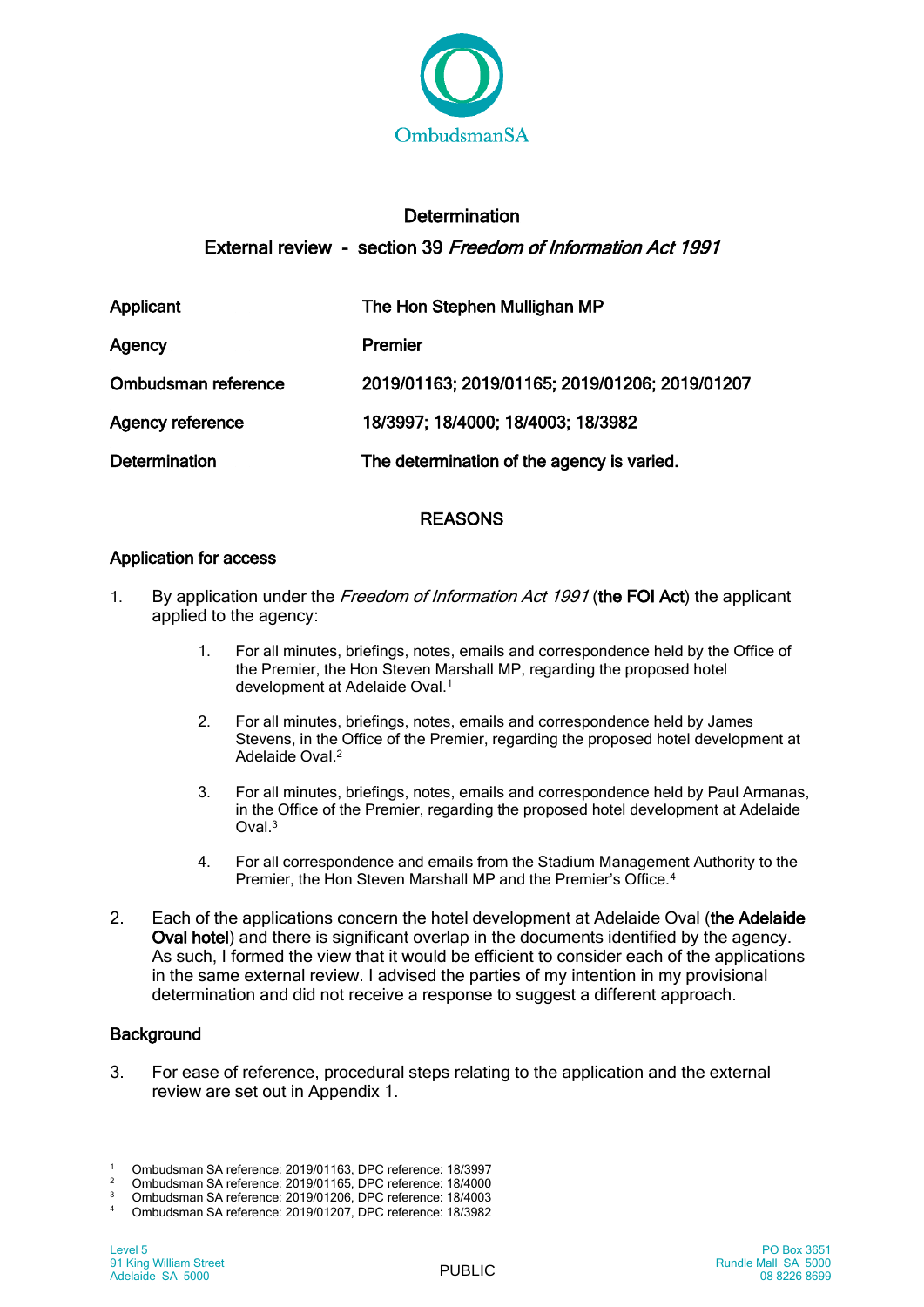- 4. On 4 February 2019, the applicant applied for external reviews of 11 related determinations by the agency. The agency had not issued determinations in response to the original or internal review applications and was deemed by the FOI Act to have refused access to the documents in issue.
- 5. On 14 March 2019, my Officers met with the applicant and an Accredited FOI Officer of the agency. At that meeting, the Accredited FOI Officer advised that the agency had not issued its determinations due to consultation with interested parties. It appeared that the agency adopted the following process for consultation with interested parties:
	- the agency identified documents within the scope of the applications
	- the agency concluded that consultation was required
	- the agency provided its views to the interested parties only and sought their response
	- the agency intended to issue a determination to the applicant, following receipt of submissions from the interested parties.
- 6. According to the Accredited FOI Officer, the agency adopted this approach to exhaust the review rights of the interested parties before issuing determinations to the applicant. The Accredited FOI Officer advised that it was the agency's view that it could not issue a determination to an applicant and interested parties at the same time as to do so would release the documents to an applicant before the review rights of an interested party had expired.
- 7. While this approach is well intentioned, I do not consider that it was in accordance with the FOI Act. Agencies and external review authorities such as myself are required to consult with interested parties if the documents appear to contain information covered by Division 2 of the FOI Act. However, this consultation does not operate to exhaust the review rights of those parties. Rather, an interested party may seek review of the agency's determination *after* it has been issued to the parties, including the applicant. An agency should advise all parties of the determination at the same time but delay the provision of the documents for the duration of the relevant review period, allowing any interested parties to seek internal or external review, depending on the stage or status of the matter.
- 8. In my view, issuing a determination to the interested parties alone may prioritise their views over that of the applicant, and may allow the submissions of those parties to sway the views of the agency before the applicant is aware of the agency's determination.
- 9. At the meeting on 14 March 2019, the Accredited FOI Officer offered to issue partial determinations to the applicant by 4 April 2019. The applicant agreed to this proposed course of action.
- 10. On 9 April 2019, the agency issued its belated partial determinations over documents that had not required consultation with interested parties.
- 11. On 7 May 2019, the applicant advised that he wished to proceed with the external reviews of seven applications, as the agency's final determinations had yet to be provided. On 13 May 2019, my Officer advised the agency of this and requested the documents and the agency's submissions.
- 12. The agency released further documents to the applicant on 29 May 2019. On 6 June 2019, the applicant confirmed his intention to proceed with the applications that are the subject of this external review.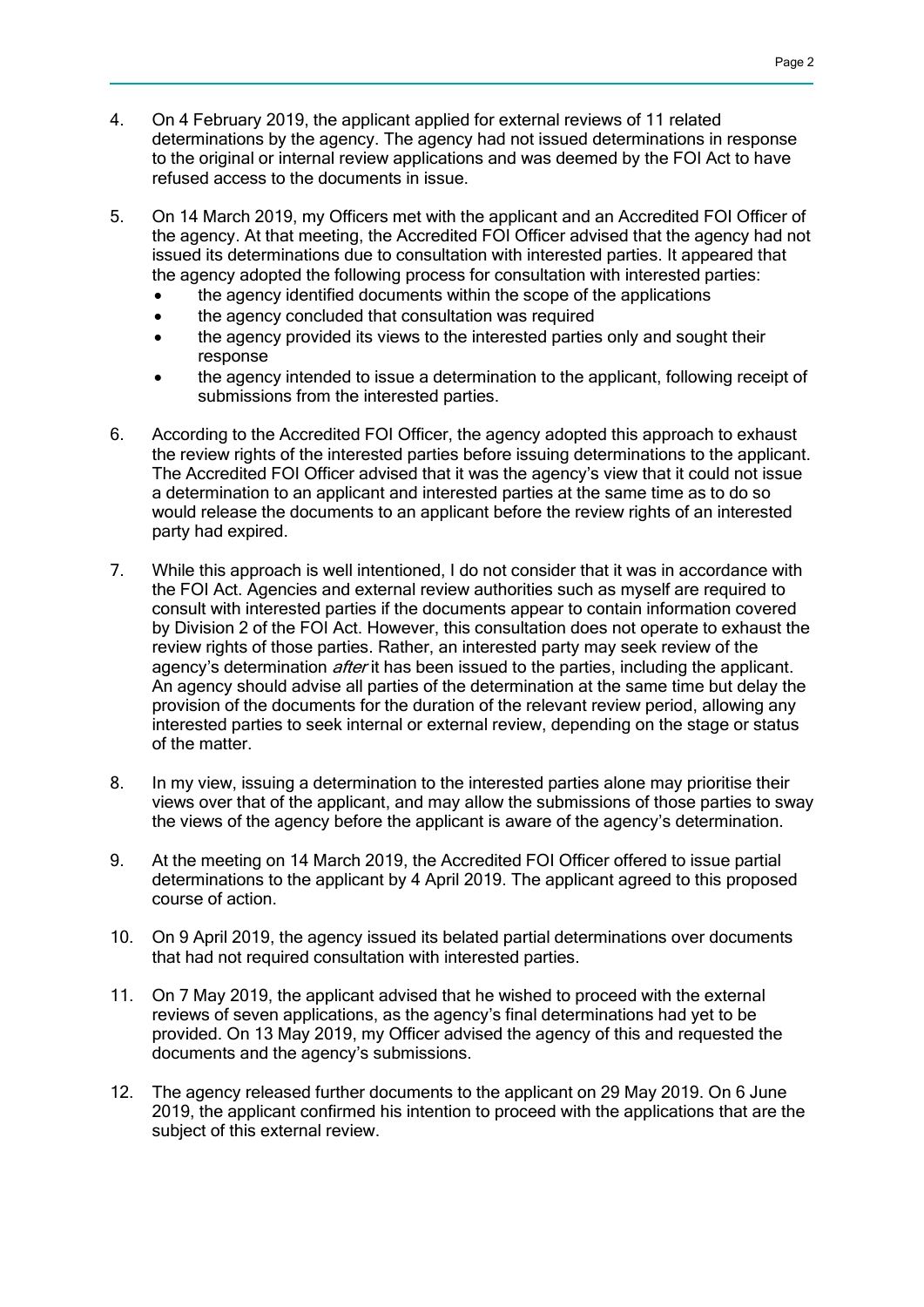### Jurisdiction

13. This external review is within the jurisdiction of the Ombudsman as a relevant review authority under section 39 of the FOI Act.

#### Provisional determination

- 14. I provided my tentative view of the agency's determinations to the agency and the applicant, as well as six interested parties.<sup>5</sup> by my provisional determination dated  $6$ December 2019. I informed the parties that subject to my receipt and consideration of their submissions, I proposed to vary the agency's determinations.
- 15. Five interested parties $6$  provided submissions in response. I have considered these submissions in this determination. The agency and interested party nine responded to my provisional determination and made no further submissions. The applicant and interested party three did not respond to my provisional determination.
- 16. Interested party one provided submissions in response to my provisional determination and stated:

[We] agree with the Ombudsman's consideration of all documents considered properly exempt. [We] do not oppose the Ombudsman's consideration of document marked as "not properly exempt", apart from the following:

- Doc 1 The contents of the letter to the Minister dated 2 August 2018
- Doc 5 The contents of the Board Memorandum dated 4 October 2018
- Doc 6 The contents of the slide headed "Key Timings"

In our view, the disclosure of this information would be contrary to the public interest. The release of confidential information by Government would not only result in damage to [our business], it would have the effect of deterring commercial entities from negotiating proposals which require the provision of commercially sensitive information to the Government, that would be disclosed through an application under the Act. This may have a dampening effect of [sic] the ability of the Government to create and develop commercial opportunities in this State.

As a result of the above, we consider the documents to be exempt in accordance with clauses 7 and 13 of Schedule 1 to the Act.<sup>7</sup>

- 17. Interested party one did not specify which part of clause 13 they considered applied to document 1, 5 and 6 and did not provide information in support of the claimed application of either clause 13(a) or 13(b) other than the submissions set out above.
- 18. In Pope and Queensland Health, the Queensland Information Commissioner at the time considered that while an applicant bore no formal legal onus, they must nevertheless ensure that they present sufficient evidence to the appropriate review body to substantiate their submissions.<sup>8</sup> I have the same expectation of interested parties seeking to claim exemption over information.
- 19. Nevertheless, I consider the applicability of clause 13(a) and 13(b) below.

<sup>-&</sup>lt;br>5 Interested parties one, three, six, seven, eight, nine. I did not consider that my provisional view required consultation with interested parties two, four or five as the documents either do not concern their business affairs (interested party two), or I did not propose release of information concerning their business affairs (interested parties four and five).

<sup>6</sup> Interested party one, six, seven and eight.

<sup>&</sup>lt;sup>7</sup> Letter from interested party one to my Officer, 2 January 2020.

Pope and Queensland Health (1994) 1 QAR 616, [17].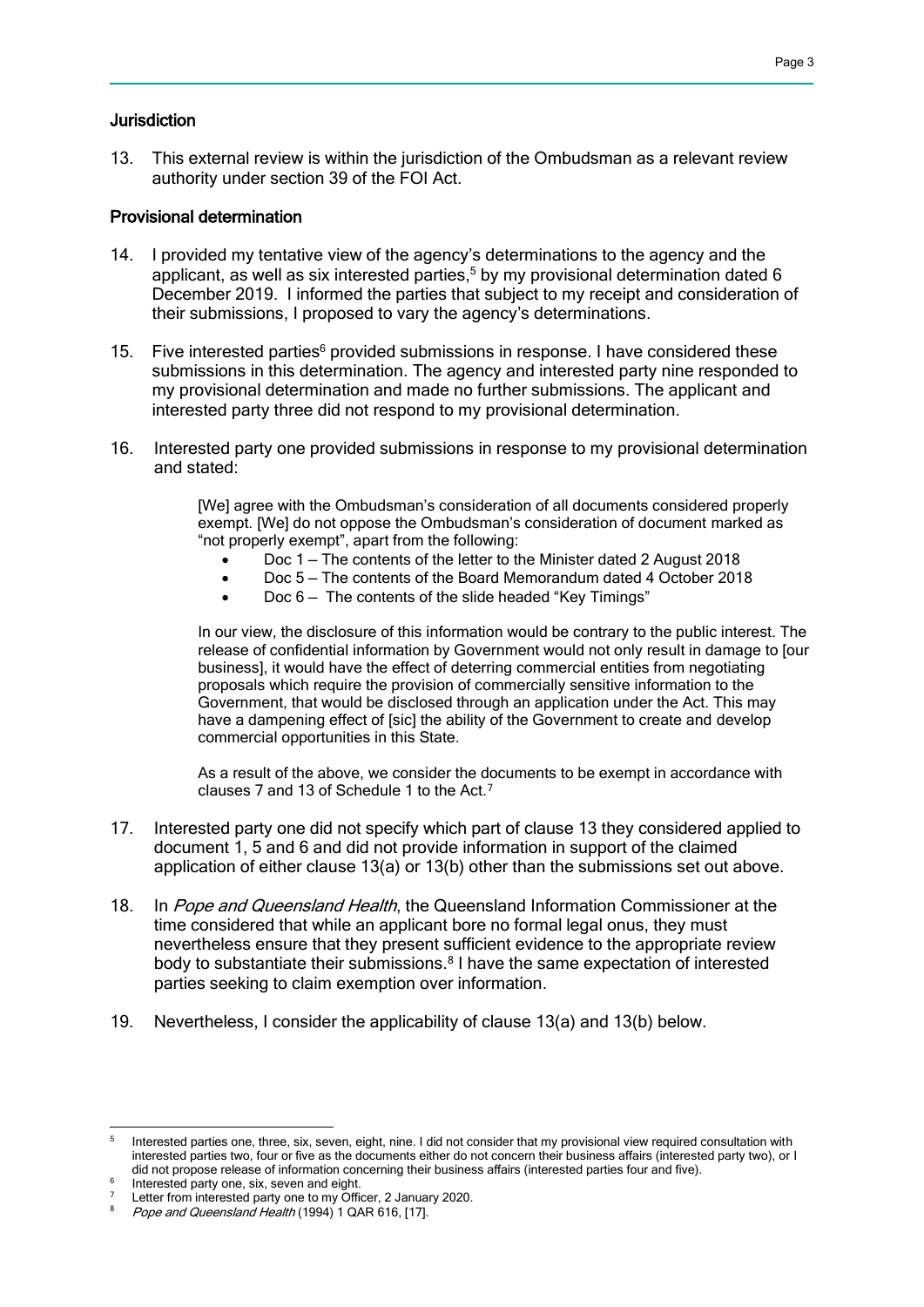## Relevant law

- 20. A person has a legally enforceable right to be given access to an agency's documents in accordance with the FOI Act.<sup>9</sup>
- 21. The FOI Act provides that upon receipt of an access application, an agency may make a determination to refuse access where the documents are 'exempt'. Schedule 1 lists various exemption clauses which may be claimed by an agency as a basis for refusing access.
- 22. Under section 48, the onus is on the agency to justify its determination 'in any proceedings'. This includes the external review process.
- 23. Section 39(11) provides that the Ombudsman may confirm, vary or reverse the agency's determination in an external review, based on the circumstances existing at the time of review.

### Documents in issue

24. The following documents are in issue in this review. As there is overlap in the documents identified in each of the applicant's original applications, they have been renumbered for ease of reference:

| <b>Doc</b>      | <b>Description</b>                 | <b>Agency identification</b>                                                       | <b>Claimed exemption</b> |  |
|-----------------|------------------------------------|------------------------------------------------------------------------------------|--------------------------|--|
|                 | Letter from an interested          | Document 12 in DPC 18/3982                                                         | Clause $7(1)(c)$         |  |
|                 | party (interested party one) to    | Document 2 in DPC 18/3997                                                          |                          |  |
|                 | Minister Stephan Knoll MP          | Document 2 in DPC 18/4000                                                          |                          |  |
|                 | dated 2 August 2019                |                                                                                    |                          |  |
| $\overline{2}$  | Emails between agency staff        | Document 25 in DPC 18/3982                                                         | Clause $6(1)$            |  |
|                 | and another interested party       |                                                                                    |                          |  |
|                 | (interested party two)             |                                                                                    |                          |  |
| 3               | Released in full to the applicant. |                                                                                    |                          |  |
|                 |                                    | In my provisional determination, I explained that I did not intend to consider the |                          |  |
|                 |                                    | document in this external review and did not receive any submissions in response   |                          |  |
| $\overline{4}$  | Architectural renditions and       | Document 4 in DPC 18/3997                                                          | Clause $7(1)(b)$         |  |
|                 | designs                            | Document 4 in DPC 18/4000                                                          |                          |  |
| 5               | Confidential memorandum            | Document 5 in DPC 18/3997                                                          | Clause $7(1)(c)$         |  |
|                 | authored by interested party       |                                                                                    |                          |  |
|                 | one                                |                                                                                    |                          |  |
| 6               | Preliminary proposal               | Document 6 in DPC 18/3997                                                          | Clause $7(1)(b)$ and     |  |
|                 | presentation                       |                                                                                    | 7(1)(c)                  |  |
| $\overline{7}$  | Internal agency emails             | Document 7 in DPC 18/3997                                                          | Clause $1(1)(e)$         |  |
| $\overline{8}$  | <b>Budget Cabinet Committee</b>    | Document 8 in DPC 18/3997                                                          | Clause $1(1)(e)$         |  |
|                 | agenda                             | Document 10 in DPC 18/3997                                                         |                          |  |
| 9               | Internal agency emails             | Document 9 in DPC 18/3997                                                          | Clause $1(1)(e)$         |  |
| $\overline{10}$ | Interagency email                  | Document 11 in DPC 18/3997                                                         | Clause $1(1)(c)$ and     |  |
|                 |                                    |                                                                                    | 6(1)                     |  |
| 11              | <b>Cabinet submission</b>          | Document 12 in DPC 18/3997                                                         | Clause $1(1)(a)$         |  |
| 12              | Draft minute                       | Document 26 in DPC 18/3997                                                         | Clause 7(1)(b) and       |  |
|                 |                                    |                                                                                    | 6(1)                     |  |
| 13              | Minute                             | Document 32 in DPC 18/3997                                                         | Clause 7(1)(b) and       |  |
|                 |                                    | Document 15 in DPC 18/4003                                                         | 9(1)                     |  |

 Freedom of Information Act 1991, section 12.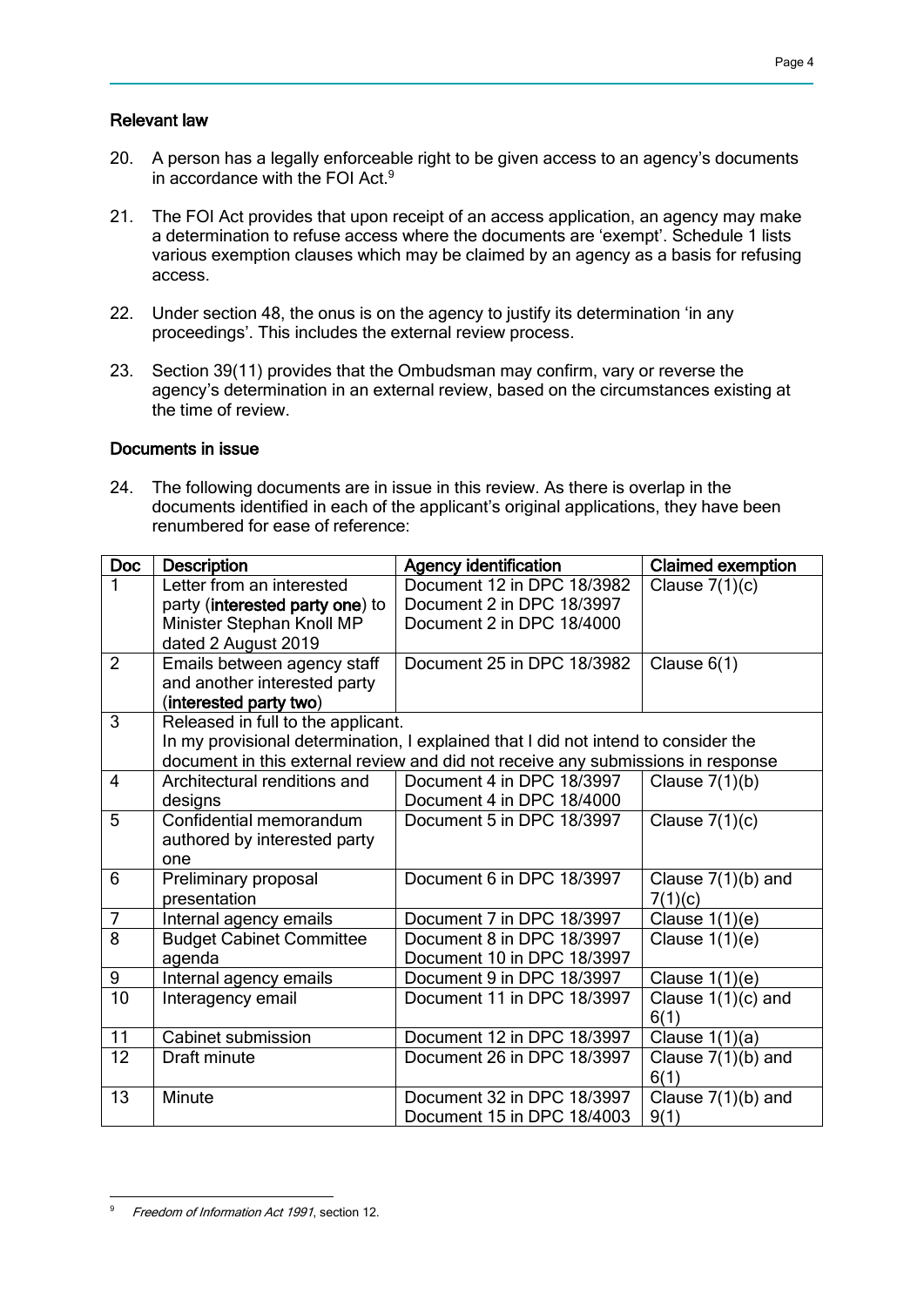| <b>Doc</b>      | <b>Description</b>                | <b>Agency identification</b> | <b>Claimed exemption</b> |
|-----------------|-----------------------------------|------------------------------|--------------------------|
| 14              | <b>Draft letter from Minister</b> | Document 33 in DPC 18/3997   | Clause $7(1)(b)$         |
|                 | Stephan Knoll MP to               | Document 16 in DPC 18/4003   |                          |
|                 | interested party one              |                              |                          |
| 15              | Attachment to the minute and      | Document 34 in DPC 18/3997   | Clause $7(1)(b)$ and     |
|                 | draft letter                      | Document 17 in DPC 18/4003   | 1(1)(e)                  |
| 16              | Interagency email                 | Document 47 in DPC 18/3997   | Clause 10                |
| $\overline{17}$ | Email between agency staff        | Document 9 in DPC 18/4003    | Clause $6(1)$ and        |
|                 | and interested party two          |                              | 7(1)(b)                  |

25. The agency redacted two paragraphs from the first page of document seven. The remainder of the document was considered to be outside of the scope of the application. My jurisdiction under the FOI Act does not extend to interpretation of the scope of an application, or whether the agency has correctly identified a document as being within scope. These are not 'determinations' within the meaning of the FOI Act that may be the subject of my review.<sup>10</sup> As such, my consideration of document seven has been confined to those parts which the agency determined to be within scope.

### Issues in this review

26. The issue to be determined is whether the agency has justified its determination to refuse or partially refuse access to the documents in issue on the basis that they are exempt by virtue of clauses 1(1)(a), 1(1)(c), 1(1)(e), 6(1), 7(1)(b), 7(1)(c) and 10(1). I shall also consider whether documents 1, 5 and 6 are properly exempt by virtue of clause 13, as claimed by interested party one.

## Consideration

Clause 1(1)(a) – Documents specifically prepared for submission to Cabinet

- 27. In its submissions to my Office, the agency stated that document 11 contains information that was specifically prepared for submission to Cabinet and is therefore exempt by virtue of clause 1(1)(a), which provides:
	- (1) A document is an exempt document
		- (a) if it is a document that has been specifically prepared for submission to Cabinet (whether or not it has been so submitted)…
- 28. I consider that, in the context of clause 1(1)(a), the word 'specifically' means 'specially' prepared for submission to Cabinet. Furthermore, a reference to Cabinet includes committees and subcommittees of Cabinet.<sup>11</sup> Whether a document has been prepared for submission to Cabinet is to be ascertained by reference to the events at the time the document was created.<sup>12</sup>
- 29. Having regard to the markings and content of document 11, I am satisfied that it was specially prepared for submission to Cabinet and is therefore properly exempt by virtue of clause 1(1)(a).
- 30. The agency did not claim that document 8 is exempt by virtue of clause 1(1)(a). Document 8 is an agenda for the Budget Cabinet Committee. I am satisfied that it was specially prepared for submission to that Committee and is therefore properly exempt by virtue of clause 1(1)(a). I do not intend to consider whether that document is also exempt by virtue of clause  $1(1)(e)$ , as the agency claimed. I advised the parties of this

 <sup>10</sup> El Shafei v Central Adelaide Local Health Network [2017] SACAT 5.

<sup>&</sup>lt;sup>11</sup> Freedom of Information 1991, clause 1(3).<br><sup>12</sup> Re Fisee and Department of Treasury (20)

Re Fisse and Department of Treasury (2008) 101 ALD 424, 434.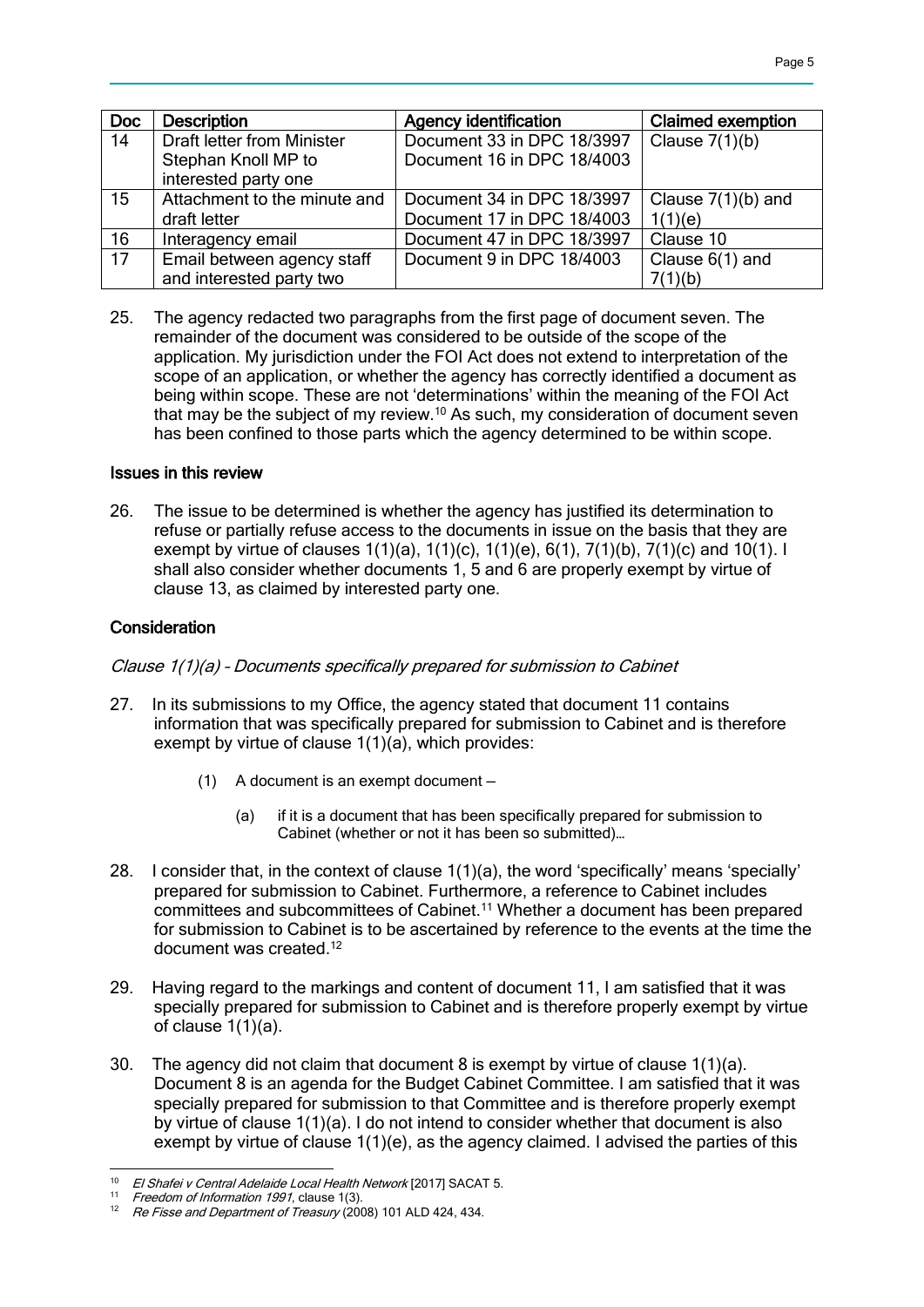intention in my provisional determination. I did not receive any submissions to suggest a different approach.

Clause 1(1)(c) – Copies, parts or extracts of a document submitted to Cabinet

- 31. In its submissions to my Office, the agency stated that document 10 contains an extract of a document that was submitted to Cabinet, and is therefore exempt by virtue of clause 1(1)(c). The agency claimed that three words in document 10 constitute an extract of a document that was submitted to Cabinet.
- 32. Clause 1(1)(c) provides that a document is exempt if it:
	- is a copy or a part of, or
	- contains an extract from

a document specifically prepared for submission to Cabinet, or a draft of a document specifically prepared for submission to Cabinet.

33. I consider that the redacted words in document 10 merely consist of factual material that does not disclose information concerning any deliberation or decision of Cabinet, or relate directly to a contract or other commercial transaction that is still being negotiated. As such, by virtue of the exception provided by clause 2(a), I am satisfied that document 10 is not properly exempt by virtue of clause 1(1)(c).

### Clause 1(1)(e) – Information concerning a deliberation or decision of Cabinet

- 34. In its submissions to my Office, the agency stated that documents 7–9 and 15 contain information which, if released, would disclose details concerning a deliberation or decision of Cabinet, and are therefore exempt by virtue of clause 1(1)(e), which provides:
	- (1) A document is an exempt document
		- (e) if it contains matter the disclosure of which would disclose information concerning any deliberation or decision of Cabinet
- 35. As noted at paragraph 30, I do not intend to consider whether document 8 is exempt by virtue of clause 1(1)(e) as I am satisfied that it is properly exempt by virtue of clause  $1(1)(a)$ .
- 36. 'The District Court of South Australia in Department of State Development v Pisoni (*Pisoni*)<sup>13</sup> and, more recently, the South Australian Civil and Administrative Tribunal in Department of the Premier and Cabinet v Dan van Holst Pellekaan (van Holst Pellekaan)<sup>14</sup> considered the test to be applied when considering whether a document is exempt by virtue of clause 1(1)(e).
- 37. In Pisoni, Justice Tilmouth observed:

There is highly persuasive, if not binding authority, to the effect that a document merely revealing a description of an event placed before Cabinet is not protected. Thus in Secretary to the Department of Infrastructure v Louise Asher MP, Buchanan JA wrote:

That is not to say that a document supplied to Cabinet for its consideration could never be exempt as disclosing a deliberation of Cabinet. It all depends upon the terms of the document. At one end of the spectrum, a document may reveal no more than that a statistic or description of an event was placed before Cabinet. At the other end, a document on its face may disclose that Cabinet required information of

 Department of State Development v Pisoni [2017] SADC 34.

Department of the Premier and Cabinet v Dan van Holst Pellekaan [2018] SACAT 56.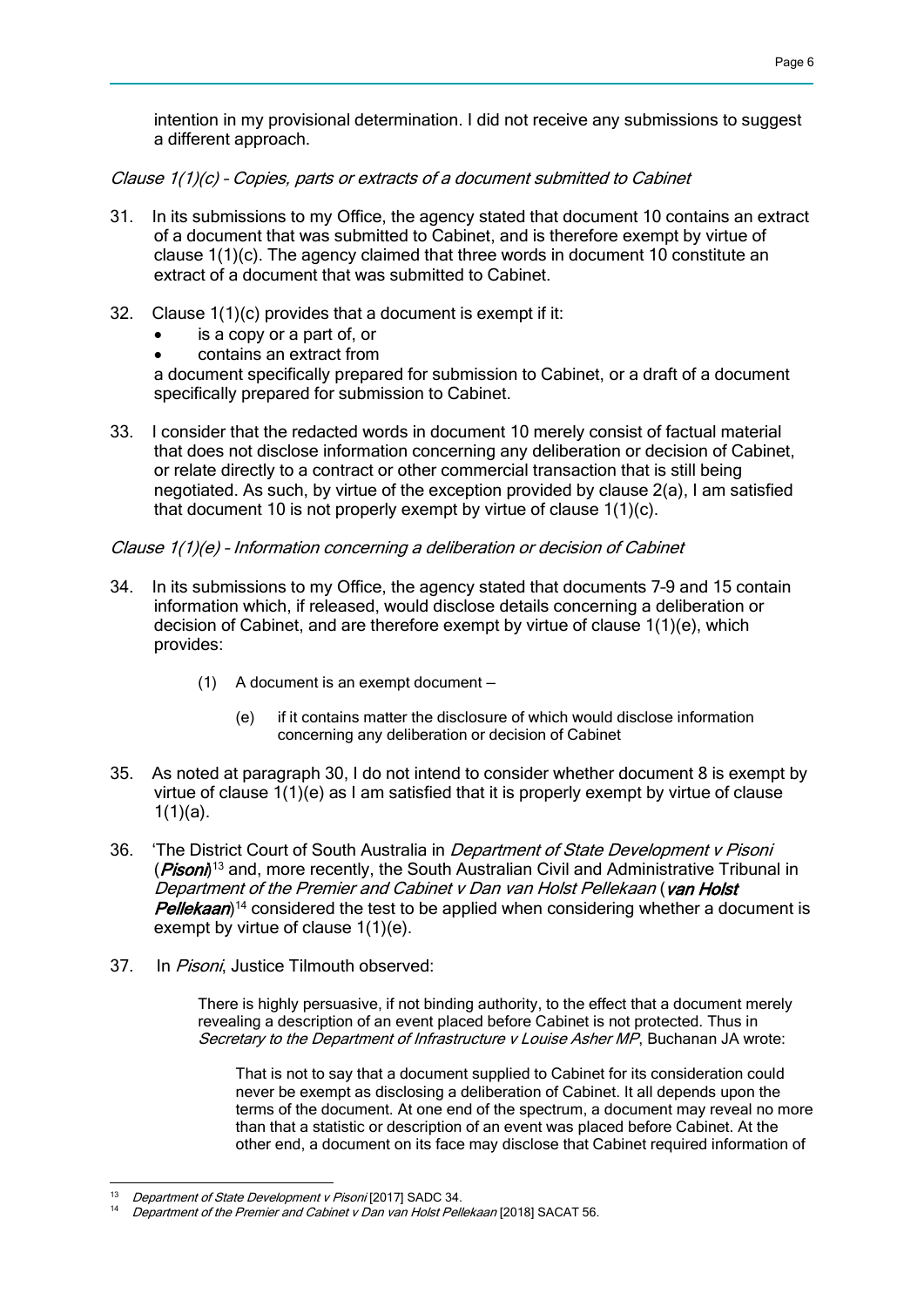a particular point of view. The former would say nothing as to Cabinet's deliberations; the latter might say a great deal…

Vincent JA considered the question is 'what the document itself would convey in the circumstances, and providing that there is nothing in the document enabling one to draw any inferences as to what may or may not have been the subject of deliberation or decision', the document is unprotected. Redlich JA was of a similar view in Secretary to the Department of Infrastructure v Asher. His Honour considered that there was nothing on the face of the subject documents permitting the conclusion that their disclosure would involve disclosure of any "deliberation" or "decision" of the Cabinet.<sup>15</sup>

38. In van Holst Pellekaan, Executive Member Stevens adopted the meaning attributed to 'deliberation' by Tilmouth J in *Pisoni*.<sup>16</sup> Member Stevens considered that clause 1(1)(e) 'is broader than the equivalent provisions currently existing in other Australian jurisdictions' as a consequence of the inclusion of the words "information concerning any" which do not appear in other jurisdictions' legislation; 17

> In other jurisdictions, the test is whether disclosure will "*disclose the deliberations or* decisions" (of Cabinet). Case law in those jurisdictions must be understood accordingly. Clause 1(1)(e) poses a broader test. It is whether disclosure will disclose "information concerning any deliberation or decision of Cabinet".

In O'Connor v Leaw Pty Ltd (1993) 42 NSWLR 285 at page 303, Rolfe JH stated:

'Concerning' has been defined as 'regarding', 'touching', 'in reference or relation to' and 'about'. It is, accordingly, a word of wide import…<sup>18</sup>

- 39. In van Holst Pellekaan, Executive Member Stevens considered that there were two questions to be addressed in the application of clause 1(1)(e):
	- 1. Has there been a relevant deliberation or decision of Cabinet?
	- 2. If so, do the documents contain matter the disclosure of which would disclose information concerning that deliberation or decision?<sup>19</sup>
- 40. Having regard to these two questions, I consider that while there has been a relevant decision of Cabinet or a Cabinet Committee, disclosure of document 15, and the relevant parts of documents 7 and 9, would not disclose information concerning a deliberation or decision. Rather, the information in those documents appears to be procedural and does not, in my view, disclose information concerning the deliberations of Cabinet or a Cabinet Committee. As such, I am satisfied that documents 7, 9 and 15 are not properly exempt by virtue of clause 1(1)(e).

## Clause 6(1) – Personal affairs

41. In its submissions to my Office, the agency stated that documents 2, 7, 10 and 17 contain information 'relating to the personal affairs of third parties<sup>'20</sup> the disclosure of which would be unreasonable, and are therefore exempt by virtue of clause 6(1). Clause 6(1) provides:

> A document is an exempt document if it contains matter the disclosure of which would involve the unreasonable disclosure of information concerning the personal affairs of any person (living or dead).

 $15$ Department of State Development v Pisoni [2017] SADC 34, [20], citations omitted.

<sup>16</sup> Department of the Premier and Cabinet v Dan van Holst Pellekaan [2018] SACAT 56, [70].

<sup>&</sup>lt;sup>17</sup> Department of the Premier and Cabinet v Dan van Holst Pellekaan [2018] SACAT 56, [66].

<sup>&</sup>lt;sup>18</sup> Department of the Premier and Cabinet v Dan van Holst Pellekaan [2018] SACAT 56, [67-68].

 $\frac{19}{20}$  Department of the Premier and Cabinet v Dan van Holst Pellekaan [2018] SACAT 56, [81].

Letter from the agency to my Office, 27 June 2019.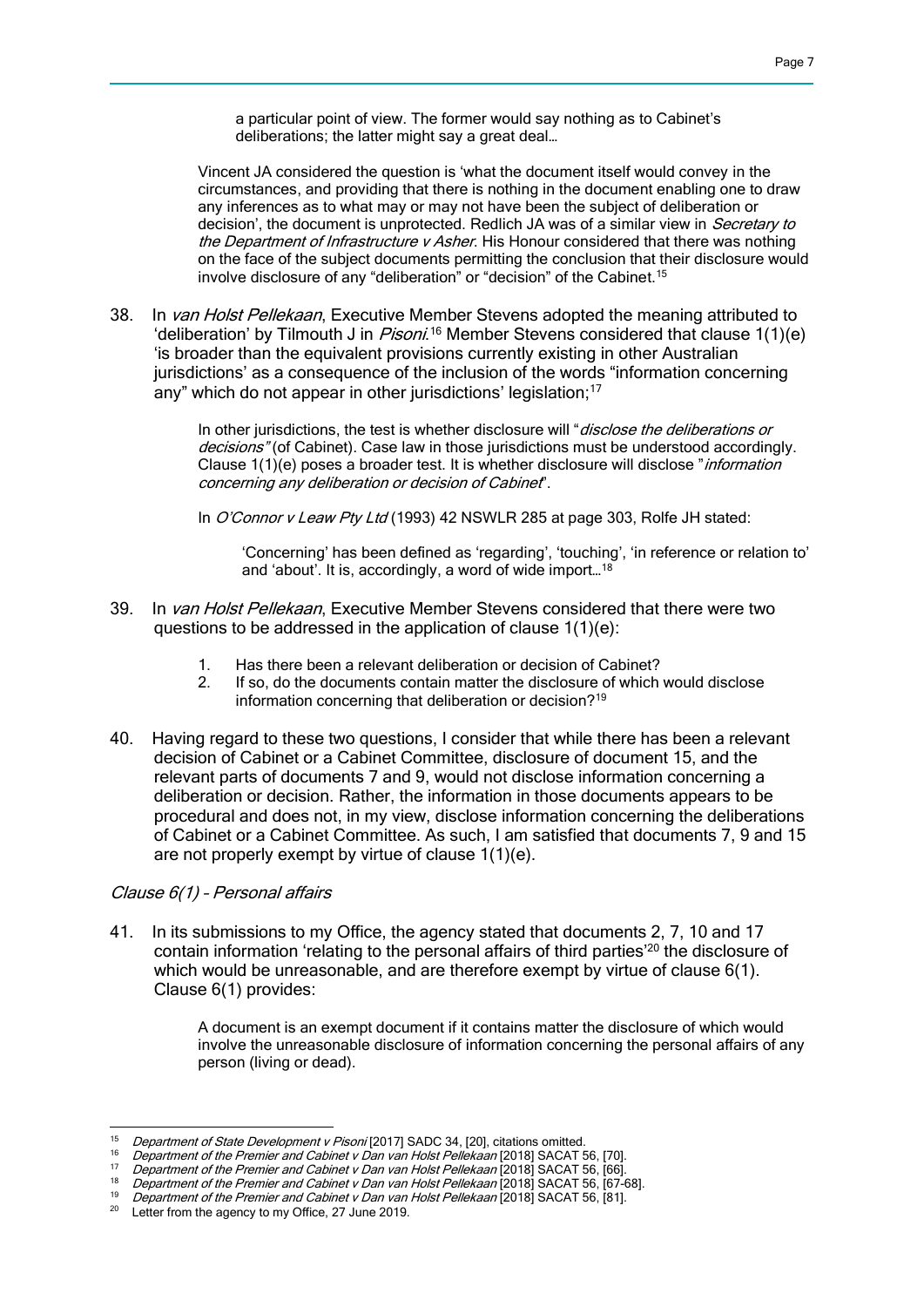- 42. Each of the documents are emails, or chains of emails, largely between agency staff and staff from other government departments. Document 2 and 17 also contain emails from the managing director of interested party two. The agency claimed that the mobile phone numbers appearing in the signature blocks of the emails, and the email addresses in document 10, are exempt by virtue of clause 6(1).
- 43. As the email addresses in document 10 are tied to the employment of the individuals concerned, I am not satisfied that the details constitute their personal affairs, and are not properly exempt by virtue of clause 6(1). I also note that the agency did not consistently claim that such details are exempt.
- 44. While the mobile phone numbers appear in the signature blocks of the relevant individuals' emails, it is unclear whether the details are solely for use in employment, or mixed employment and personal use. Nevertheless, the ability to be contacted on a mobile telephone number outside of working hours, in circumstances where that person would not ordinarily be performing their employment duties, indicates that the information involves matters of private concern.<sup>21</sup> Out of an abundance of caution, I consider that the details may constitute the personal affairs of the individuals concerned and turn to consider whether release would be unreasonable.
- 45. One of the mobile phone numbers in document two appears to have been disconnected.<sup>22</sup> I am satisfied that the information no longer concerns the personal affairs of the relevant individual and is therefore not properly exempt by virtue of clause 6(1). As the document also contains the mobile phone number of another person, I shall continue to consider whether release of that information would be unreasonable.
- 46. In Treglown v SA Police, the South Australian District Court stated that, when interpreting 'unreasonable' in clause 6, a decision maker needs:

…to consider not merely the content of the information which is sought to be disclosed, although in some circumstances that may be sufficient, but, as well, its relationship with other material known to the applicant, its level of sensitivity, the attitude of the person affected by the disclosure, the circumstances in which the information was originally obtained, whether it was already known to the applicant, the nature of the applicant's interest in it and any disclosed intentions with respect to its use.<sup>23</sup>

- 47. In addition, unreasonableness has, 'at its core, public interest considerations'<sup>24</sup> such as the preservation of personal privacy.<sup>25</sup>
- 48. In each document, the mobile phone numbers appear to be automatically included in the email signature blocks of the emails, or, in one instance, repeated elsewhere in the body of the email.
- 49. I consulted with the managing director of interested party two (interested party seven), whose mobile phone number appears in documents 2 and 17. In doing so, I noted that the information is publicly available online and that this informed my provisional view that disclosure would not be unreasonable. Interested party seven advised, in a telephone call with my Officer, that they were not concerned with the release of their mobile phone number given that it could be obtained via a simple internet search.<sup>26</sup>

  $21$  S72 and Department of Justice and Attorney General [2019] QICmr 49, [100].

<sup>22</sup> Attempted phone call by my Officer for the purposes of consultation, 5 December 2019; second attempted phone call by my Officer, 21 January 2020.

<sup>&</sup>lt;sup>23</sup> Treglown v SA Police (2011) SADC 139 at [133] considering Re Chandra and Minister for Immigration and Ethnic Affairs (1984) 6 ALD N257, 259 and Victoria Police v Marke (2008) 23 VR 223.

<sup>24</sup> Colakovski v Australian Telecommunications Corporation (1991) 29 CR 429.

<sup>&</sup>lt;sup>25</sup> Freedom of Information Act 1991, section 3(2)(b).<br><sup>26</sup> Phone cell between interested next using and mi

Phone call between interested party seven and my Officer, 11 December 2019.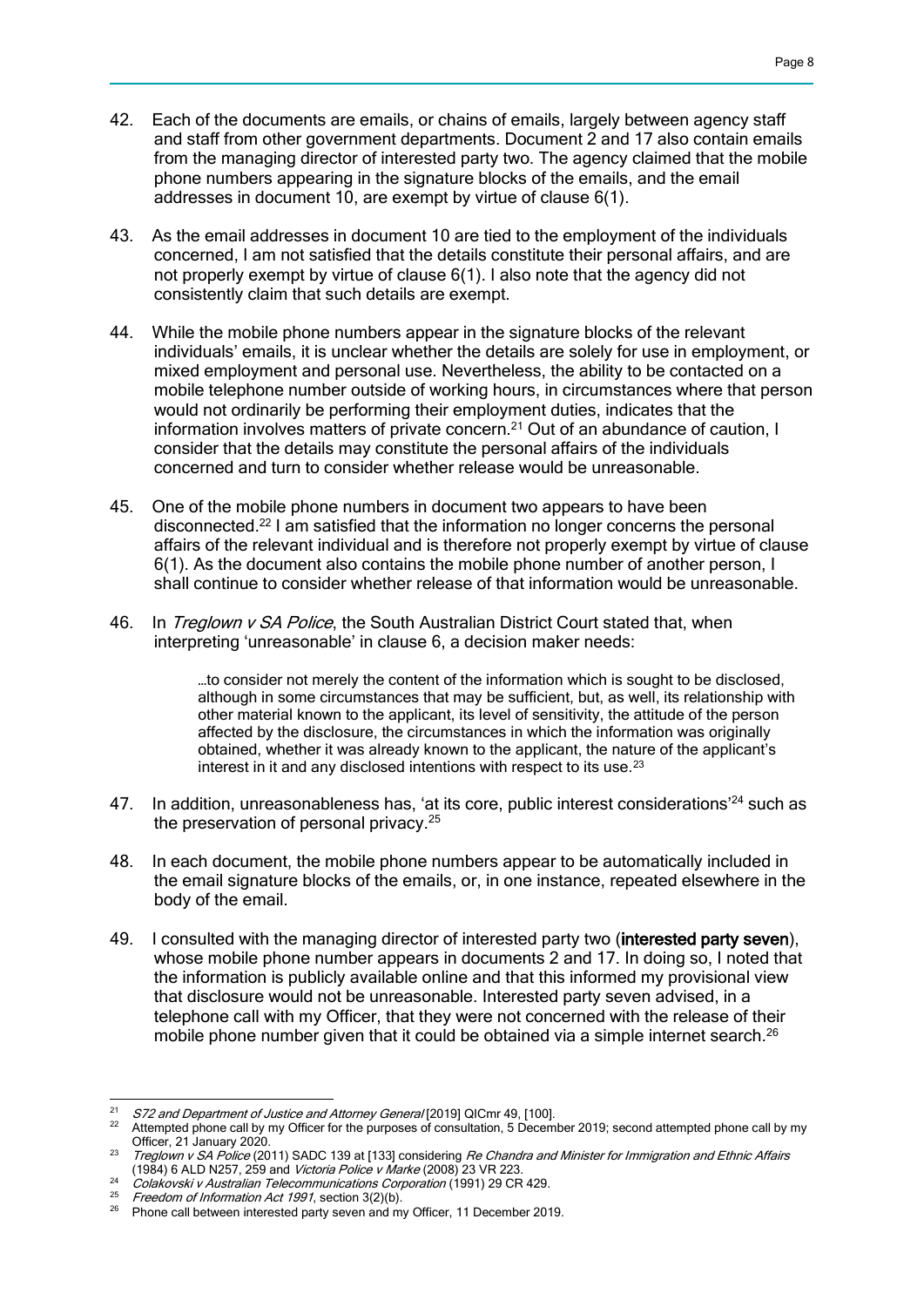- 50. I consulted with the staff member from another government department (interested party eight) whose mobile phone number appears in document 10, and advised that my provisional view was release of that information would not be unreasonable. In response, they advised that while they would prefer for the information not to be released, they understood my reasoning, and made no submissions as to why the information was exempt.<sup>27</sup>
- 51. I consulted with the agency staff member whose mobile phone number appears in document seven (interested party nine) and advised them of my provisional view. They advised that they had no comment or submissions in response to my provisional determination.<sup>28</sup>
- 52. I do not consider that release of the information in issue would be unreasonable given that it appears in the email signature block routinely used by the individuals concerned in the course of their employment. As such, I am satisfied that documents 2, 7, 10 and 17 are not properly exempt by virtue of clause 6(1).

#### Clause 7(1)(b) – Commercially valuable information

53. In its submissions to my Office, the agency claimed that documents 4, 6, 12–15 and 17 are exempt by virtue of clause 7(1)(b) and stated:

> The information in these documents outlines information that has a commercial value to the parties involved and the disclosure of this information could be detrimental to the government and any of the business parties involved in the future construction, management and administration of the proposed hotel, and would reveal the commercially valuable affairs of both the government and these partners.

In applying the public interest test, I have considered the object [sic] of the Act, which favour release. I acknowledge there is a strong public interest in the public being made aware of all factors. However, I have determined this is outweighed by the need to ensure the South Australian Government and its business partners are not disadvantaged by the release of information. If disclosed, this information could have negative financial consequences and impact viability of the hotel, which in turn diminishes the economic and cultural benefits to the State. As such, I have determined to refuse release of this information pursuant to clause 7(1)(b).

- 54. For a document to be properly exempt by virtue of clause 7(1)(b), it must contain information (other than trade secrets) that has a commercial value to any agency or any other person, and the disclosure of that information must reasonably be expected to destroy or diminish its value. Finally, disclosure must, on balance, be contrary to the public interest.
- 55. Whether or not the information has commercial value is a question of fact. In Re Cannon and Australian Quality Egg Farms Limited, the Queensland Information Commissioner considered the phrase and noted that there are two possible interpretations:

The first (and what I think is the meaning that was primarily intended) is that information has commercial value to an agency or any other person if it is valuable for the purposes of carrying on the commercial activity in which the agency or another person is engaged. The information may be valuable because it is important or essential to the profitability or viability of a continuing business operation, or a pending 'one-off' commercial transaction…

<sup>27</sup> <sup>27</sup> Email from interested party eight to my Officer, 10 December 2019.

Email from interested party nine to my Officer, 27 December 2019.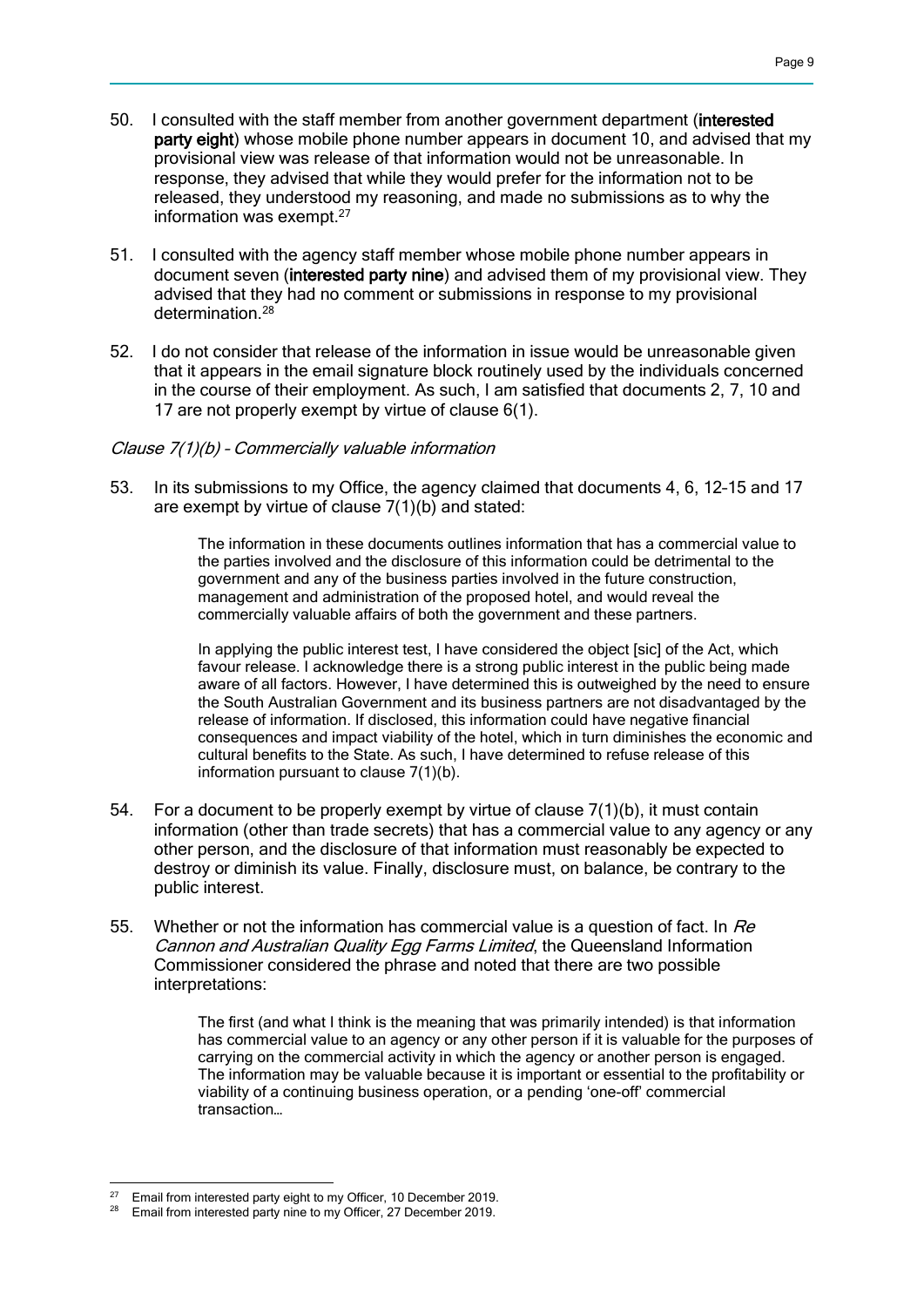The second interpretation of 'commercial value' which is reasonably open is that information has a commercial value to an agency or another person if a genuine armslength buyer is prepared to pay to obtain that information from that agency or person. It would follow that the market value of that information would be destroyed or diminished if it could be obtained from a government agency that has come into possession of it, through disclosure under the FOI Act…<sup>29</sup>

- 56. I generally agree with this view and consider it applicable to clause 7(1)(b).
- 57. The phrase 'could reasonably be expected' requires that I make an objective judgement of whether it is reasonable, as distinct from irrational, absurd or ridiculous, to expect that disclosure could result in the effects envisioned by clause 7(1)(b). That is, the expectation must be based on reason and not be 'fanciful, far-fetched or speculative'.<sup>30</sup>
- 58. Parts of document six that the agency claimed are exempt by virtue of clause 7(1)(b) contain the same information as document four, which the agency claimed is exempt by virtue of clause 7(1)(c). As such, I shall consider the applicability of both clauses over the same information.
- 59. Document four and six contain architectural renditions and designs of the Adelaide Oval hotel. I am satisfied that the images are commercially valuable to interested party one, and to the party responsible for their creation (interested party three), save for one image that appears to be of the existing Adelaide Oval. I am not satisfied that this image is of commercial value to any party.
- 60. Nearly identical renditions of the proposed hotel development are publicly available<sup>31</sup> or released elsewhere in the documents.<sup>32</sup> The images are from different angles to those contained in documents four and six. In its original submissions, the agency expressed the view that while some concepts and plans have been disclosed, the particular designs contained in the documents have not, and remain exempt by virtue of clause 7(1)(b). However, I also note that one of the redacted images was released to the applicant in other parts of the documents.
- 61. I am not satisfied that there is a meaningful distinction between publicly available images and those contained in the documents, or of the agency's submissions that the commercial value of the latter would still be diminished by release. I am not satisfied that the release of architectural renditions, where they appear in documents four and six, could reasonably be expected to destroy or diminish their commercial value, given that substantially similar images are already in publicly available. The agency, interested party one and interested party three did not provide submissions in regards to this view following my provisional determination.
- 62. However, I am satisfied that, if released, the architectural designs contained in documents four and six could reasonably be expected to diminish their commercial value.
- 63. Document 12 is an unsigned minute. Document 13 is a signed copy of the same minute. Document 14 is an unsigned letter, providing the same information as that in documents 12 and 13. Document 15 is an attachment to documents 12 and 13.
- 64. Having regard to the status of the Adelaide Oval hotel, I am not satisfied that documents 12–15 contain information that is commercially valuable in the sense that it is essential to the viability of an ongoing or pending 'one-off' commercial transaction.

 $\overline{a}$  $^{29}$  Re Cannon and Australian Quality Egg Farms Limited [1994] QICmr 9, [54-55].

<sup>30</sup> Konieczka v South Australian Police [2006] SADC 134, [13].

<sup>&</sup>lt;sup>31</sup> For example, Paula Thompson, 'Work Kicks Off on Oval Hotel', The Advertiser, 29 June 2019, Images may also be found by way of an online search using the terms 'Adelaide oval hotel' as of 14 November 2019.

<sup>&</sup>lt;sup>32</sup> Document 6, page 14.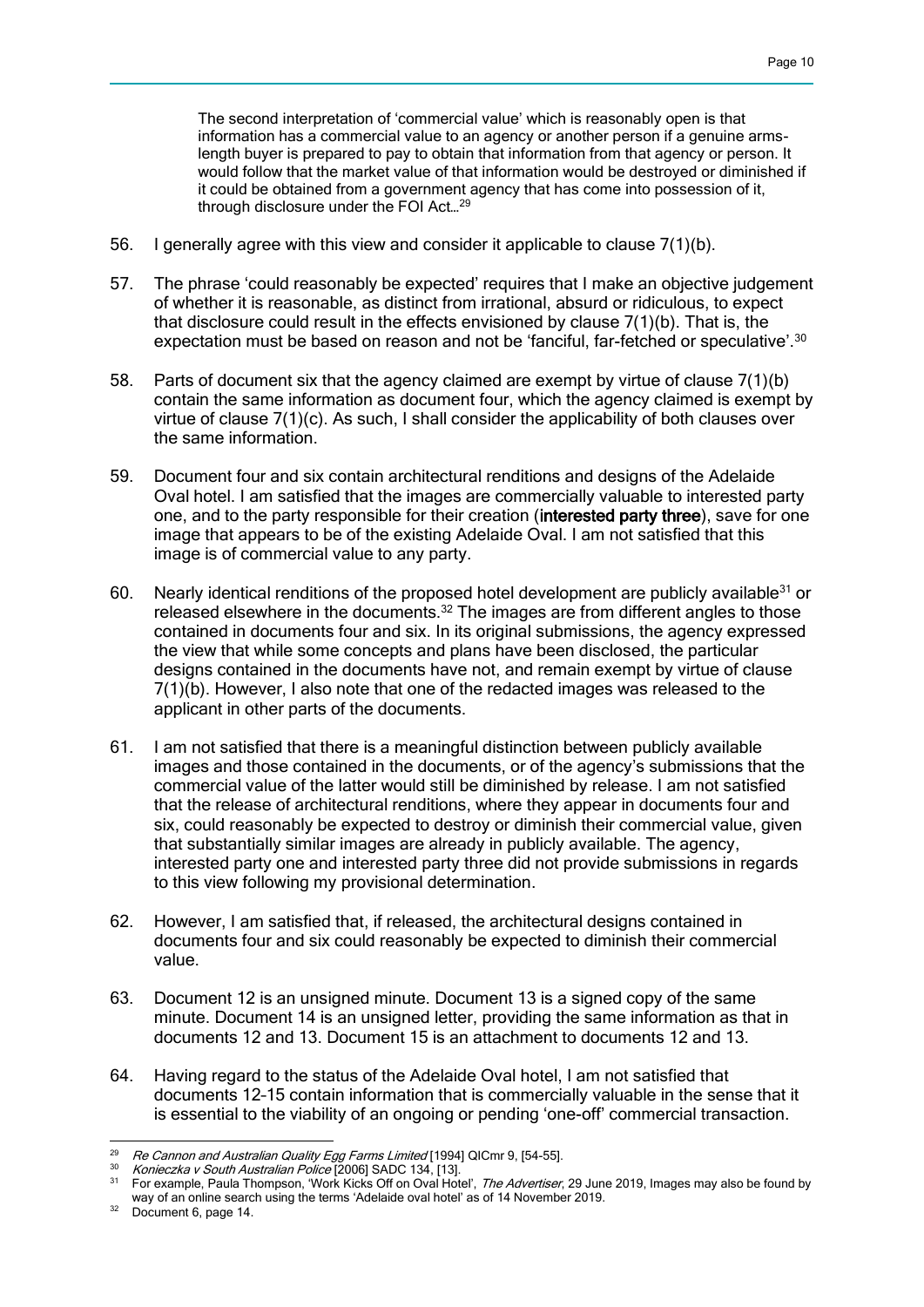- 65. However, I am satisfied that the documents contain information concerning the business affairs of interested party one, and will consider the applicability of clause  $7(1)(c)$  below.
- 66. Document 17 is an email between the agency and interested party two. The agency claimed that one half of one sentence in the email contains commercially valuable information. Given the brevity of the information and adopting the reasoning in  $Re$ Cannon, its commercial value is unclear. In any event, the information is now publicly available, so I do not consider that release could reasonably be expected to destroy or diminish any commercial value that the information is claimed to hold.
- 67. I consider that the redacted sentence in document 17 concerns the business affairs of another interested party (interested party six). I advised that party of my provisional view in regards to document 17. In response, interested party six submitted that it did not consider the document to be exempt under the FOI Act, and made no objection to its release.<sup>33</sup>
- 68. I turn to consider whether the release of the architectural designs in documents four and six would be contrary to the public interest, and in doing so, I have had regard to the following factors:

In favour of disclosure

- fulfilling the objects of the FOI Act, particularly the public interest in promoting openness and accountability of government agencies in
	- o the expenditure of public money
	- o the development of important South Australian assets.

Contrary to disclosure

- protecting the privacy and viability of private businesses from unreasonable disclosure
- the ongoing relevance to interested party one and interested party three.
- 69. Having regard to the ongoing relevance to interested party three in particular, and the public interest in protecting the privacy of private businesses, I am satisfied that release of the architectural designs would be contrary to the public interest, and those parts of documents four and six are properly exempt by virtue of clause 7(1)(b). I do not intend to consider whether the architectural designs are also exempt by virtue of clause  $7(1)(c)$ .
- 70. In summary, my view in regard to the applicability of clause  $7(1)(b)$  is as follows:
	- the image of the existing Adelaide Oval is not properly exempt
	- the architectural renditions in documents four and six are not properly exempt
	- the architectural designs in documents four and six are properly exempt
	- documents 12–15 and 17 are not properly exempt.

## Clause 7(1)(c) – Adverse effect on business affairs

71. In its original submissions to my Office, the agency stated that documents 1, 5 and 6 are exempt by virtue of clause 7(1)(c) and that:

> These documents may contain information regarding commercially sensitive business affairs of a third party. The disclosure of this information could reasonably be expected to have an adverse effect on these affairs. These documents contain information confidentially provided to the government in support of an application. I acknowledge that there is a strong public interest in the public being able to scrutinise the government's

 <sup>33</sup> Email from interested party six to my Officer, 12 December 2019.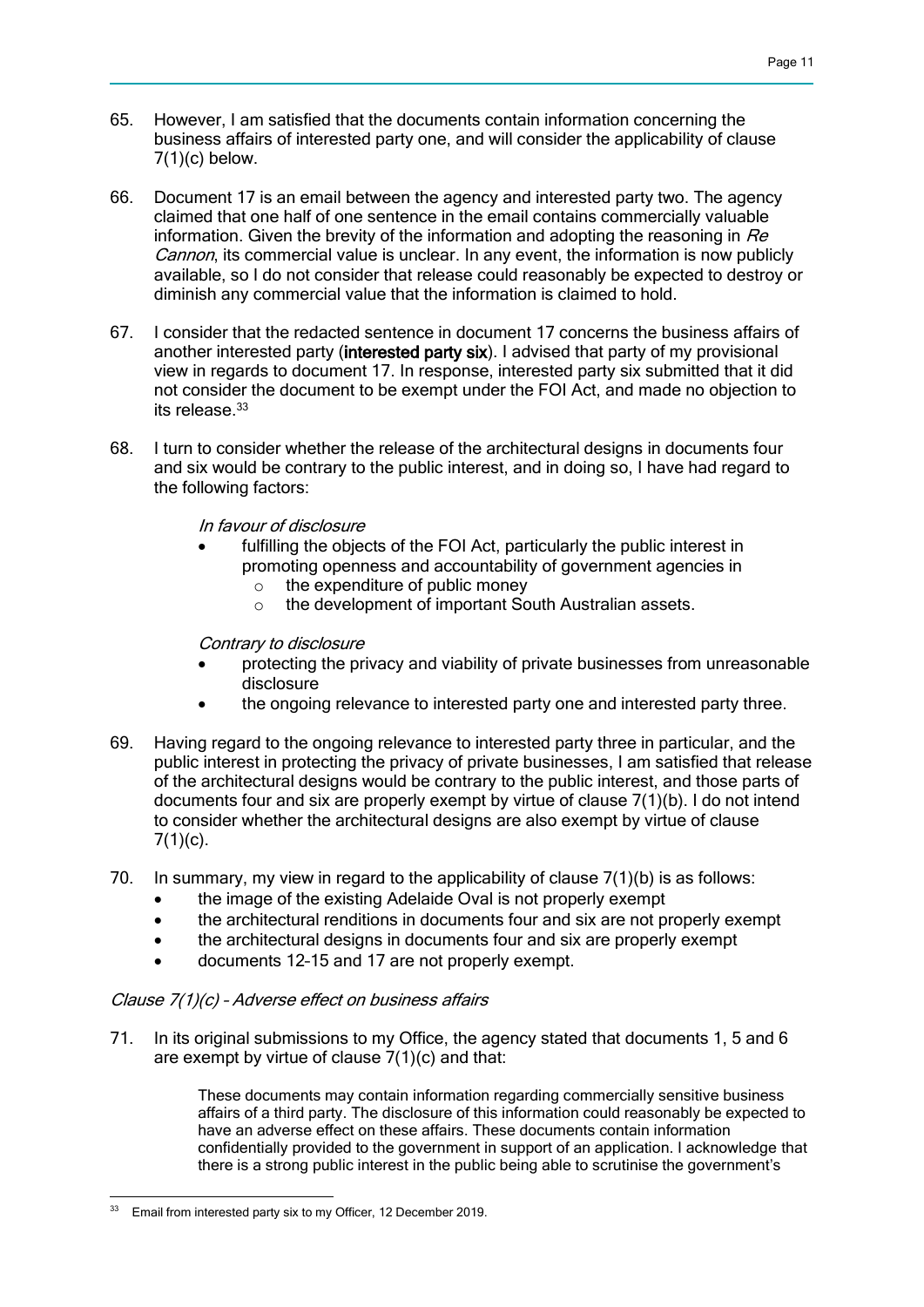financial processes with regards to funding approvals. In my view, however, this is outweighed by the need to ensure that companies submitting approval applications are not disadvantaged by the release of sensitive commercial and financial information relating to the operations of their businesses. While the final amount of the loan and interest rates provided by the government have been disclosed publically, it is my view that much of the detailed information submitted as background information supporting this application is exempt pursuant to clause  $7(1)(c)$ . 34

- 72. I shall also consider whether the following are properly exempt by virtue of clause 7(1)(c):
	- documents 12–15 and 17
	- the architectural renditions in documents 4 and 6.
- 73. For a document to be properly exempt by virtue of clause 7(1)(c), it must contain information concerning the business, professional, commercial or financial affairs of any agency or any other person and the disclosure of that information:
	- could reasonably be expected to have an adverse effect on those affairs or prejudice the future supply of such information to the Government or to an agency
	- and would, on balance, be contrary to the public interest.
- 74. In Re Cannon and Australian Quality Egg Farms Limited, the Queensland Information Commissioner stated:

The words 'business, professional, commercial or financial' are hardly apt to establish distinct and exclusive categories; there must be in fact a substantial overlap between the kinds of affairs that would fall within the ambit of the ordinary meanings of the words 'business', 'commercial' and 'financial' in particular. The common link is to activities carried on for the purpose of generating income or profits.<sup>35</sup>

- 75. I am satisfied that the following concerns the business affairs of interested party one:
	- the redacted parts of document one
	- document five
	- the architectural renditions in documents four and six
	- the remaining redacted parts of document six
	- documents 12–15.
- 76. I am satisfied that:
	- the architectural renditions in documents four and six also concern the business affairs of interested party two
	- the redactions on page 13 of document six also concern the business affairs of two other interested parties (interested party four and interested party five)
	- documents 12–14 and 17 concern the business affairs of interested party six.
- 77. I do not consider that the redacted information in document 17 concerns the business affairs of interested party two (in the sense that it concerns the generation of income or profit), but rather is an exchange arising from its business relationship with the agency. However, in my view, the information does concern the business affairs of interested party six, who advised that they do not consider the information to be exempt and made no objection to its release.
- 78. I turn to consider whether release of the documents could reasonably be expected to have an adverse effect on the business affairs of the parties concerned. Again, in order to do so, I must consider whether that expectation is reasonable, or could be characterised as 'fanciful, far-fetched or speculative'.<sup>36</sup>

  $34$  Letter from the agency to my Office, 27 June 2019.

<sup>35</sup> Re Cannon and Australian Quality Egg Farms Limited (1994) 1 QAR 491, [81].

Konieczka v South Australian Police [2006] SADC 134, [14].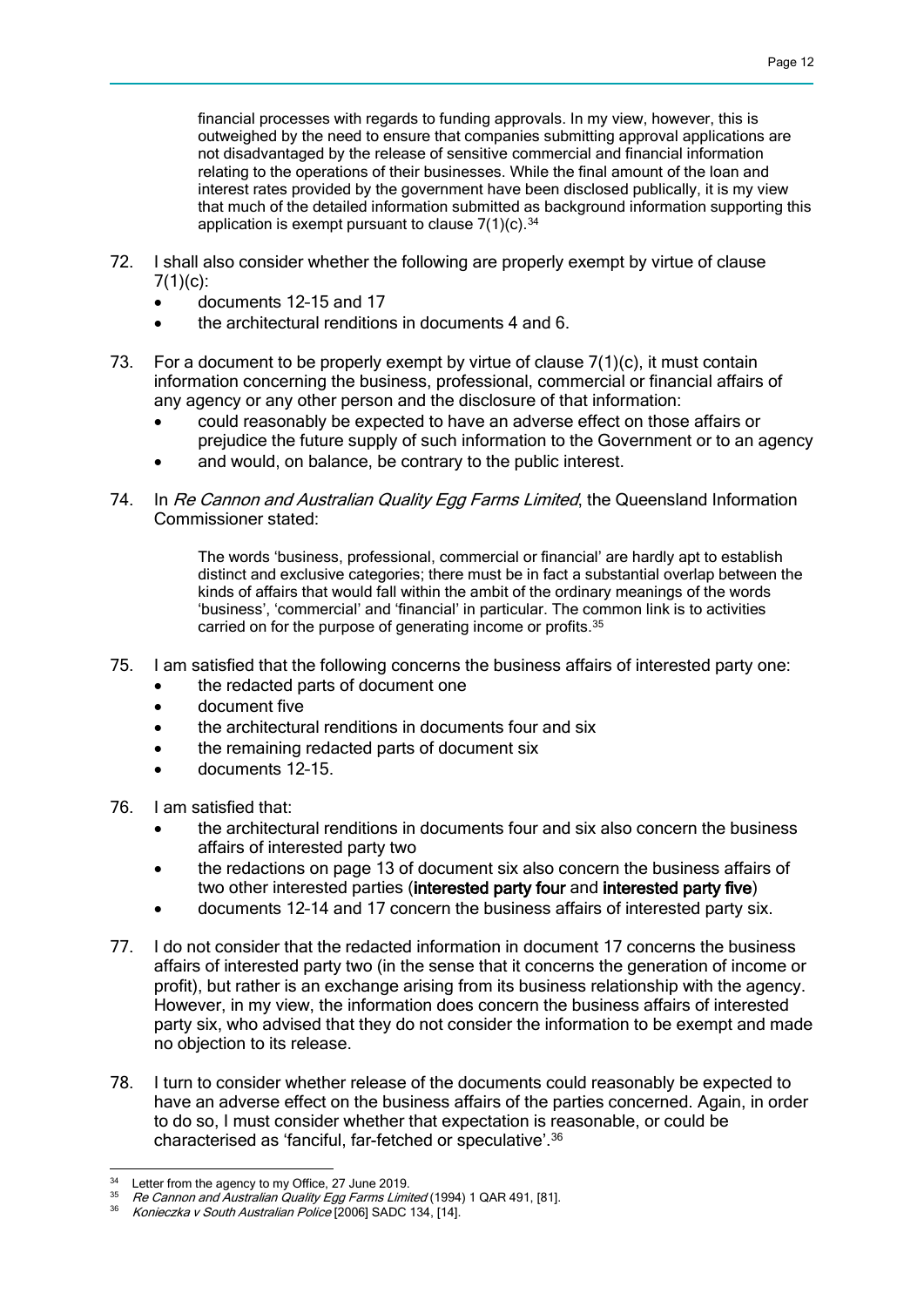- 79. I do not consider that release of the following could be reasonably expected to have an adverse effect on the business affairs of interested party one, interested party three or interested party six (where relevant):
	- the redacted parts of document one, given the status of the subject matter
	- the architectural renditions in documents 4 and 6, for the reasons outlined at paragraphs 60 and 61
	- the first and second sections of document five, having regard to publicly available information about the Adelaide Oval hotel
	- the section of document six under the headings 'developments to date' and 'key timings'
	- the redacted part of document 17, as that information has been publicly known for some time.
- 80. I have had regard to the submissions of interested party one in forming my final view in this regard, provided above at paragraph 16. However, without any supporting submissions, I have not been persuaded by the statement that release of the information in documents one, five and six would have an adverse effect on their business affairs.
- 81. In contrast, I am satisfied that the release of the following could reasonably be expected to have an adverse effect on the business affairs of interested party one, interested party four and interested party five (where relevant):
	- the third section of document 5, under the heading 'issues'
	- the redactions on page 13 of document 6, under the heading 'construction and equity funding requirements' and the redaction on the lower part of the same page
	- documents 12–15.
- 82. I turn to consider whether release of documents 12–15 and parts of documents 5 and 6, as outlined above, would be contrary to the public interest. In doing so, I have had regard to the following factors:

In favour of disclosure

- fulfilling the objects of the FOI Act, particularly the public interest in promoting openness and accountability in
	- o the decisions of government agencies in the expenditure of public money
	- the development of important South Australian assets
- whether the information is publicly available and the age of that information.

Contrary to disclosure

- the public interest in protecting the privacy and viability of private businesses from unreasonable disclosure
- the public interest in protecting the financial viability of important South Australian assets and their ongoing development.
- 83. While I do not consider that significant public awareness in a matter is a public interest factor in itself, I have taken this into account in relation to the first factor in favour of disclosure.
- 84. I am satisfied that release of document 12–15 and the third section of document 5 would be contrary to the public interest. In forming this conclusion, I am persuaded by the public interest in protecting the privacy and viability of private commercial entities having regard to:
	- the status of negotiations between the agency and interested party one at the time when documents 12-15 were created and in use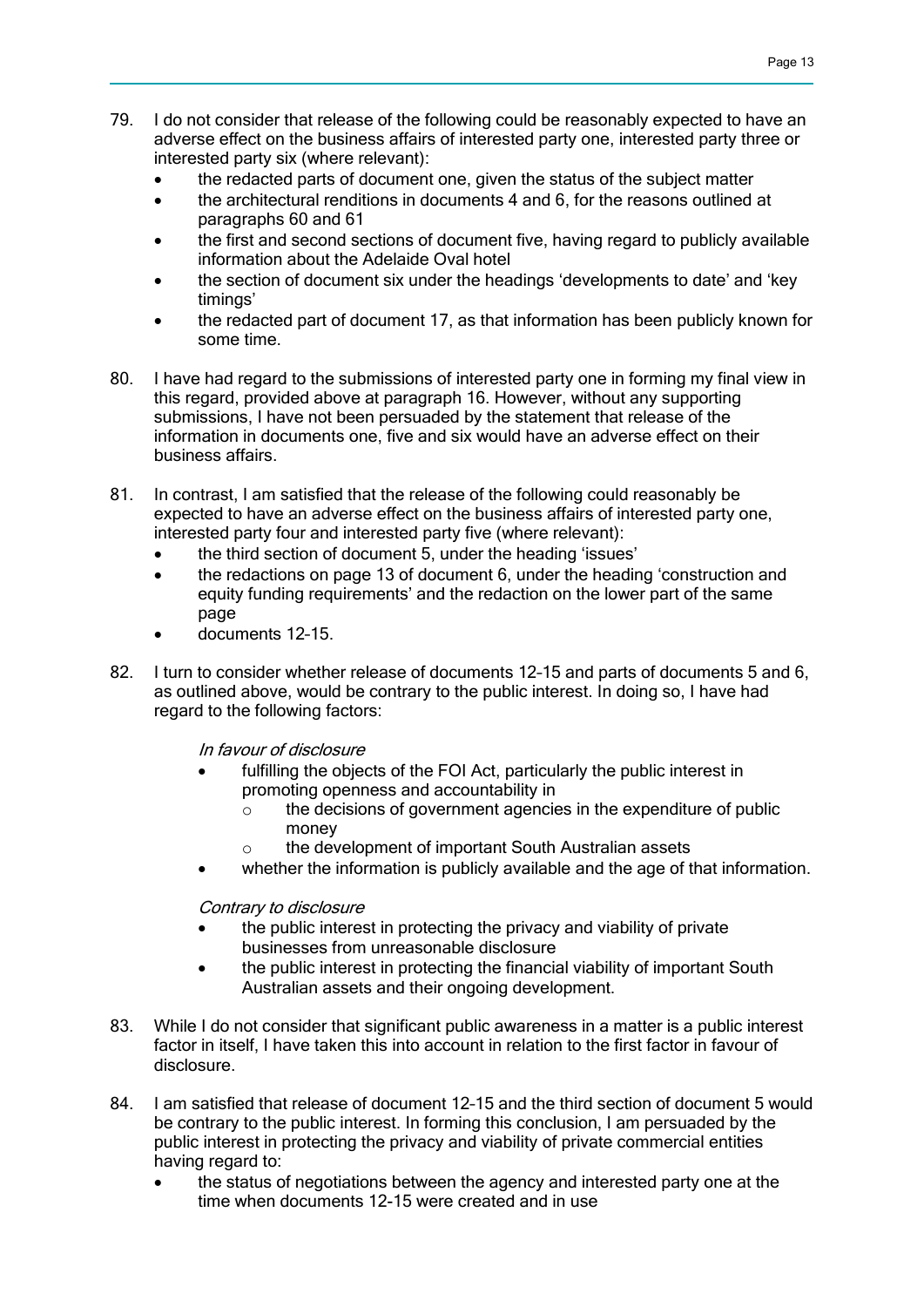- the ongoing relevance and sensitivity of the information in the third section of document 5 to interested party one's business.
- 85. As such, I am satisfied that documents 12–15 and the third section of document 5, under the heading 'issues' are properly exempt by virtue of clause 7(1)(c).
- 86. In its original submissions, the agency also referred to the potential applicability of clause 9 to documents 12 and 13. In light of my views above, I do not intend to consider that clause. I advised the parties of this intention in my provisional determination and did not receive any submissions in this regard.

#### Submissions regarding the public interest

87. In its submissions to my Office, interested party one argued that release of documents 1, 5 and page 14 of document 6 in particular would be contrary to the public interest as

> … it would have the effect of deterring commercial entities from negotiating proposals which require the provision of commercially sensitive information to Government, that would be disclosed through an application under the Act. This would have a dampening effect of [sic] the ability of Government to create and develop commercial opportunities in this state.

- 88. As provided above, I do not consider that release of the redacted parts of document 1, the first two sections of document 5, or page 14 of document 6, could be reasonably expected to have an adverse effect on the business affairs of interested party one.
- 89. In any event, I do not accept that commercial entities who wish to engage with the government, at times to significant benefit, would be deterred by potential disclosure under the FOI Act to such an extent that it would dampen the commercial prospects of South Australia. The FOI Act and the principles of openness and accountability in government decision making and the expenditure of public money are not new, or unique to South Australia. While public access to information is balanced against consideration for privacy and financial viability, private organisations that seek to gain from the public purse must do so with an understanding of the purpose and function of accountability mechanisms such as the FOI Act. Indeed, as the agency's original submissions note:

DPC determined that the full exemption of these documents was not appropriate, both due to the public profile of this project and the fact that a significant amount of information had been publicly released. Additionally, there is an expectation that transparency relating to engagements involving financial assistance given to third-parties by the Government is very much in the public interest.<sup>37</sup>

90. As such, I do not agree with interested party one's submissions in regards to the public interest.

#### Clause 10

91. In regards to document 16, the agency claimed that

Under clause 10(1)… information is exempt from disclosure if it would be privileged from production on the ground of legal professional privilege. A section of this document contains legal advice provided to the government by its legal advisor – information which is subject to legal professional privilege. I have therefore determined to remove this section pursuant to clause 10(1).

  $37$  Letter from the agency to my Office, 27 June 2019.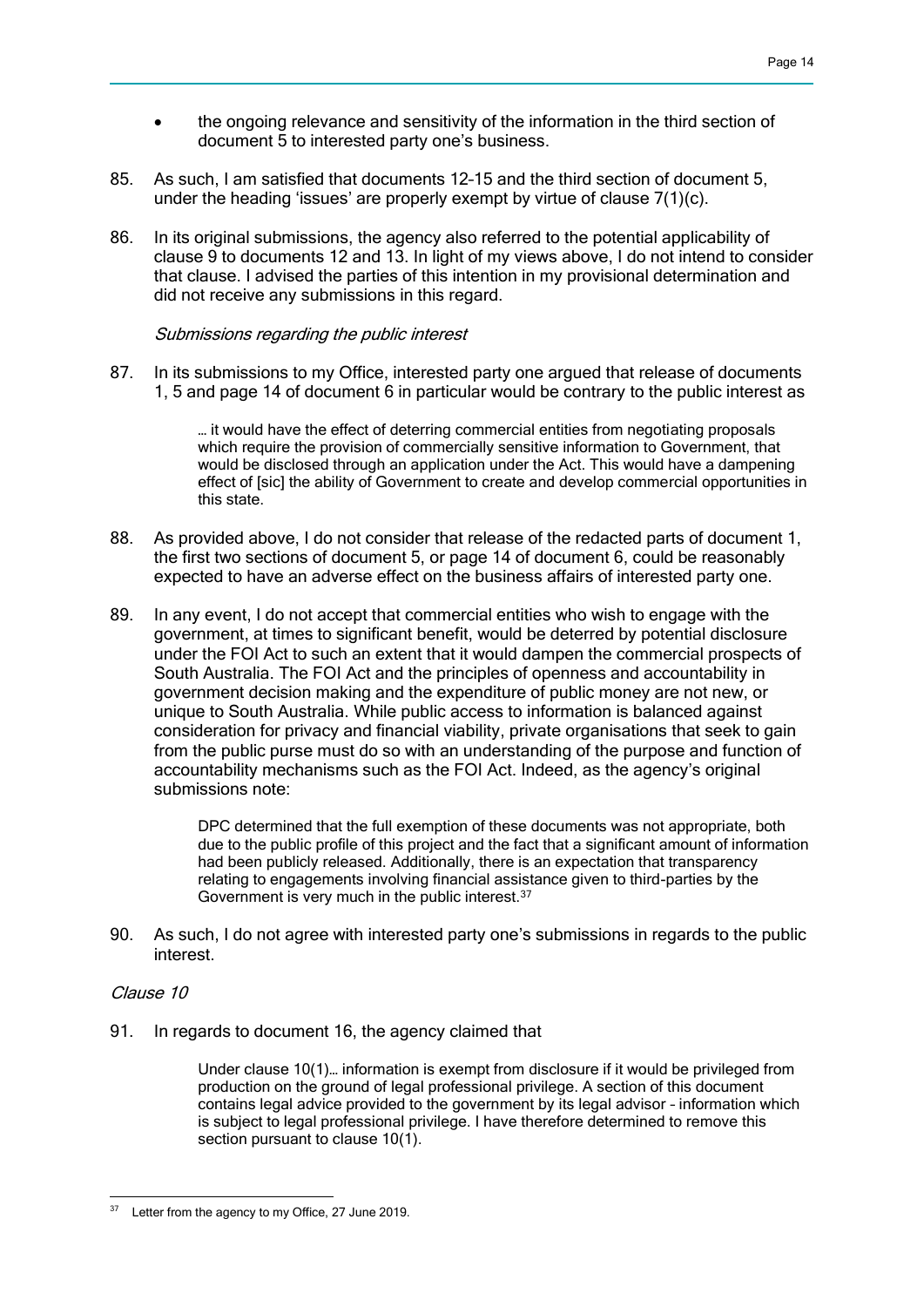- 92. Clause 10 provides:
	- (1) A document is an exempt document if it contains matter that would be privileged from production in legal proceedings on the ground of legal professional privilege.
- 93. I am satisfied that document 16 contains a summary of legal advice provided to the government and is properly exempt by virtue of clause 10.

### Clause 13

- 94. Interested party one also claimed that:
	- document one
	- document five
	- and the section of document six titled 'key timings'

are also exempt by virtue of clause 13, but did not specify which subclause they considered relevant.

- 95. Clause 13(1)(a) provides that a document is exempt if it contains matter the disclosure of which would found an action for a breach of confidence. There is no evidence before me to indicate that disclosure of documents one, five or six would found for a breach of confidence. I am not satisfied that the documents are exempt by virtue of clause 13(a).
- 96. Clause 13(1)(b) provides that a document is an exempt document if it contains matter obtained in confidence the disclosure of which:
	- might reasonably be expected to prejudice the future supply of such information to the government or to an agency
	- and would, on balance, be contrary to the public interest.
- 97. Document five bears the heading ' Confidential Summary Memorandum'. I am satisfied that the document was obtained in confidence. However, I note that the remaining information<sup>38</sup> is almost entirely publicly known. While this may not alter whether or not the information was originally obtained in confidence, I consider that it is relevant to whether disclosure would be contrary to the public interest.
- 98. On their face, it is not clear that document one or document six were obtained in confidence. I also note that the agency did not seek to rely on clause 13. However, both the agency and interested party one have characterised the documents as being confidential<sup>39</sup> or as containing information that was confidentially provided to the government.<sup>40</sup> Given the purpose of the documents in the context of the Adelaide Oval hotel, the documents may have been obtained in confidence. However, at this late stage and on the information available, I am not satisfied that the documents were indeed obtained in confidence, but for the sake of completeness, I shall continue to consider clause 13(1)(b).
- 99. I turn to consider whether disclosure might reasonably be expected to prejudice the future supply of such information to the government or to an agency. As noted at paragraph 57, the phrase requires an objective judgement of whether that expectation is reasonable or whether it is 'fanciful, far-fetched or speculative'.<sup>41</sup>
- 100. I am not satisfied that disclosure of document one, document five and the section of document six titled 'key timings' might reasonably be expected to deter commercial entities from negotiating proposals with the government, as interested party one has

 $\overline{a}$ <sup>38</sup> Excluding the information that I consider is properly exempt by virtue of clause  $7(1)(c)$ .

Letter from interested party one to my Officer, 2 January 2020.

<sup>40</sup> Letter from the agency to my Office, 27 June 2019. I have taken this to refer specifically to the information that the agency considered exempt and not to the document as a whole, given the wording of the agency's submissions.

<sup>41</sup> Konieczka v South Australian Police [2006] SADC 134, [14].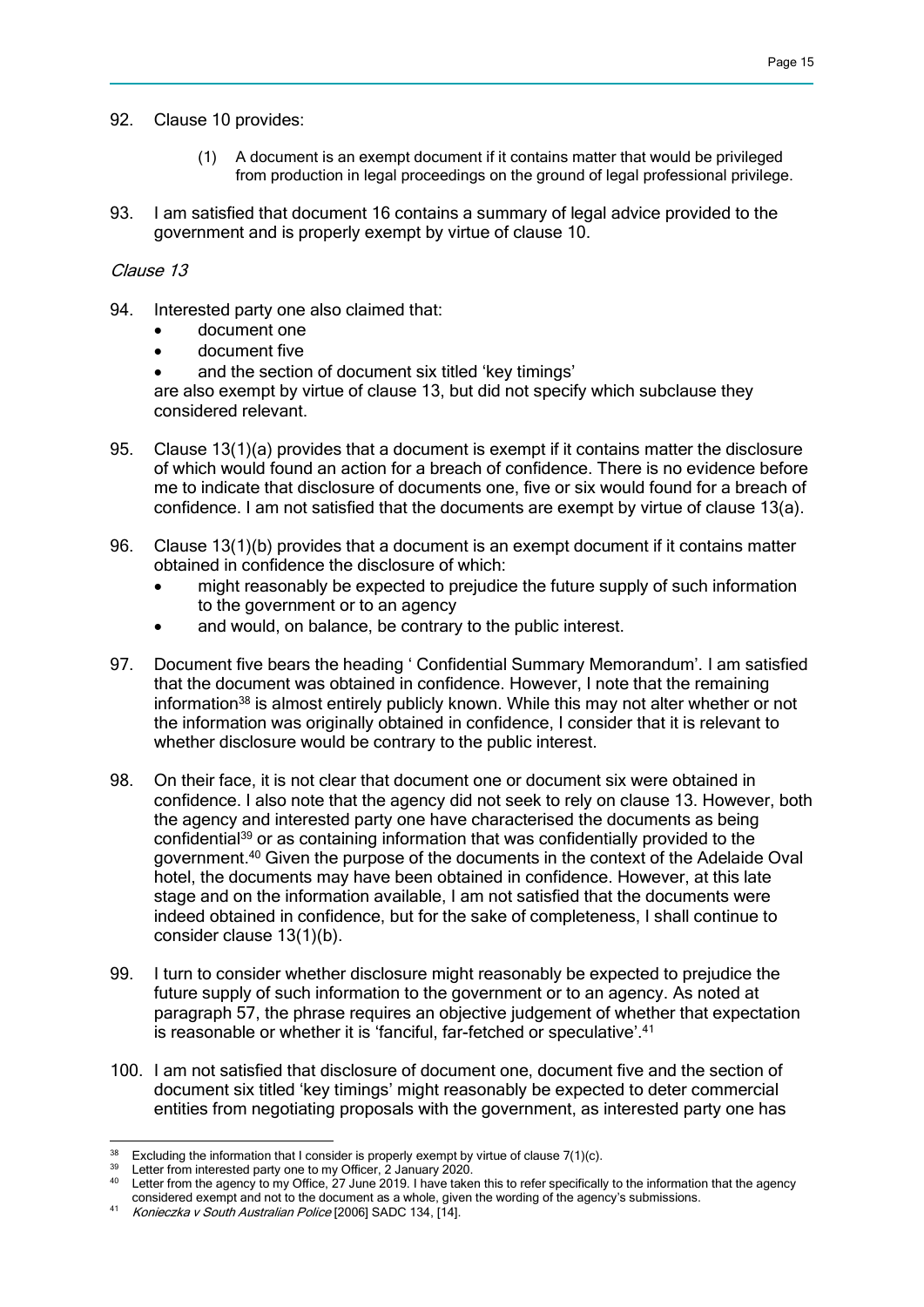claimed. As I explained at paragraph 89, commercial entities that seek to gain from engaging with the government must do so with the understanding that the government is subject to the provisions of the FOI Act. Indeed, given the age of the FOI Act, and freedom of information legislative concepts more generally, it would be naïve to expect otherwise.

101. In any event, if I did consider that disclosure might reasonably have the effect envisioned by clause 13(1)(b), I am not satisfied that disclosure would, on balance, be contrary to the public interest. In forming this conclusion, I have had regard to the following:

In favour of disclosure

- fulfilling the objects of the FOI Act, particularly the public interest in promoting openness and accountability in
	- o the decisions of government agencies in the expenditure of public money
	- o the development of important South Australian assets
- whether the information is publicly available and the age of that information
- that expectations of confidentiality are 'always subject to the provisions of the FOIA and cannot be affected by any representation ... that greater confidentiality might be accorded to material than properly reflects the effect of the FOIA.<sup>'42</sup>

Contrary to disclosure

- the objections of interested party one
- the public interest in protecting the privacy and viability of private businesses from unreasonable disclosure
- the public interest in protecting the financial viability of important South Australian assets and their ongoing development.
- 102. I consider that the first and third points in favour of disclosure are particularly persuasive in this instance. As such, I am not satisfied that documents one, five or six are properly exempt by virtue of clause 13(1)(b).

#### **Determination**

103. In light of my views above, I vary the agency's determination in the manner set out in Appendix 2.

Wayne Lines SA OMBUDSMAN

31 January 2020

 Ipex Information Technology Group Pty Ltd v The Department of Information Technology Services South Australia (1997)192 LSJS 54, 80.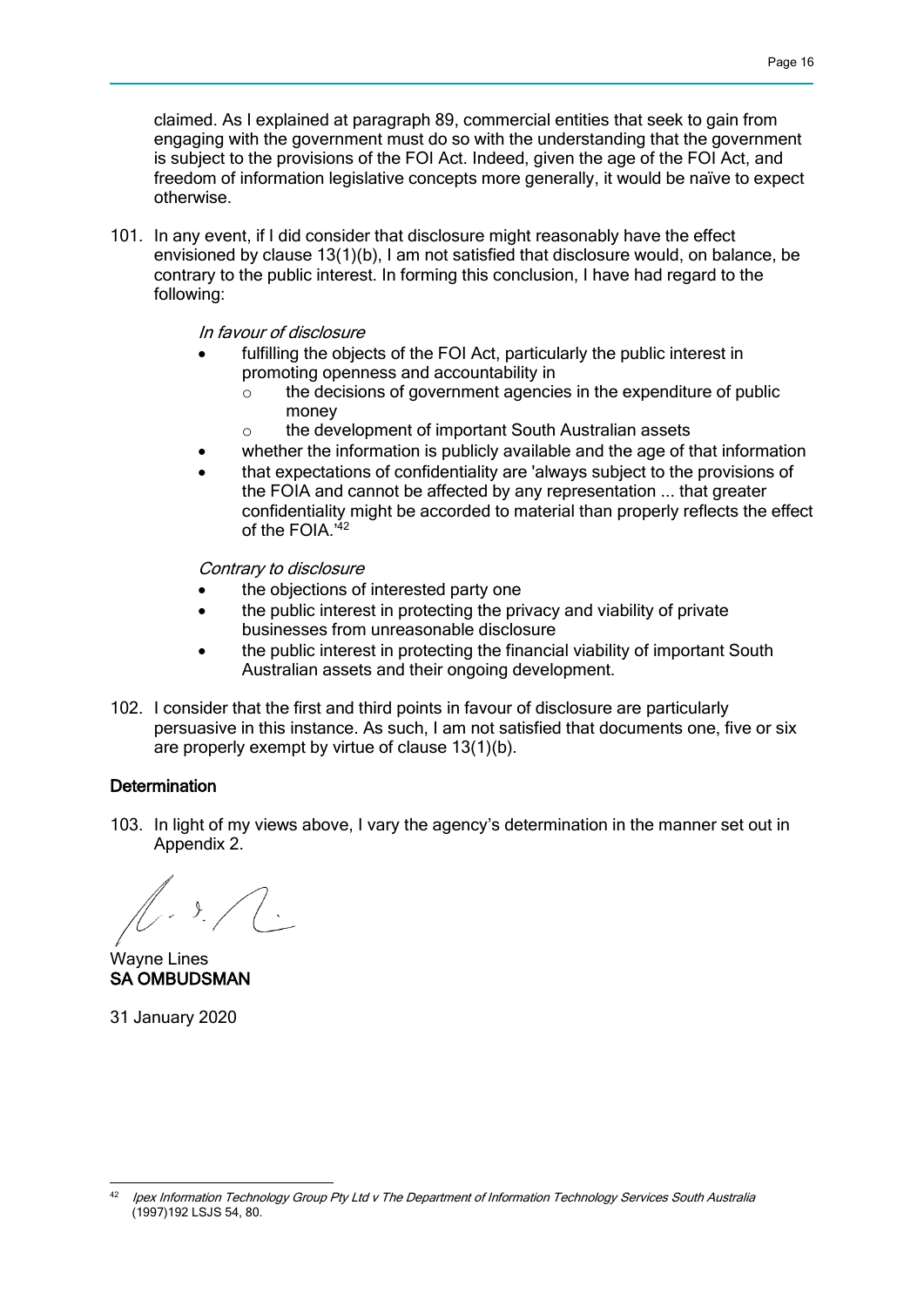## APPENDIX 1

## Procedural steps

| <b>Date</b>         | <b>Event</b>                                                                                                                                                                                                                                           |
|---------------------|--------------------------------------------------------------------------------------------------------------------------------------------------------------------------------------------------------------------------------------------------------|
| 3 December<br>2018  | The agency received the FOI applications.                                                                                                                                                                                                              |
| 3 January 2019      | The agency failed to determine the applications within the 30 day period<br>required by the FOI Act, <sup>1</sup> and is deemed to have refused access to the<br>documents <sup>2</sup>                                                                |
| 17 January<br>2019  | The agency received the internal review applications.                                                                                                                                                                                                  |
| 31 January<br>2019  | The agency failed to determine the applications within the statutory time<br>frame, and is taken to have confirmed the original determination. <sup>3</sup>                                                                                            |
| 4 February 2019     | The Ombudsman received the applicant's requests for external review.                                                                                                                                                                                   |
| 14 March 2019       | The parties and Ombudsman SA Officers attended a settlement<br>conference to consider the applications. The agency proposed to provide<br>partial determinations to the applicant by 4 April 2019. The applicant<br>agreed with this course of action. |
| 9 April 2019        | The agency issued belated partial determinations to the applicant.                                                                                                                                                                                     |
| 7 May 2019          | The applicant advised the Ombudsman that he wished to proceed with the<br>external review.                                                                                                                                                             |
| 13 May 2019         | The Ombudsman advised the agency of the external review and requested<br>its submissions and documentation.                                                                                                                                            |
| 29 May 2019         | The agency released further documents to the applicant.                                                                                                                                                                                                |
| 6 June 2019         | The applicant confirmed his request to proceed with the external review.                                                                                                                                                                               |
| 28 June 2019        | The agency provided the Ombudsman with its submissions and<br>documentation.                                                                                                                                                                           |
| 6 December<br>2019  | The Ombudsman issued his provisional determination and invited<br>submissions from the parties.                                                                                                                                                        |
| 10 December<br>2019 | Interested party eight provided submissions in response to the<br>Ombudsman's provisional determination.                                                                                                                                               |
| 10 December<br>2019 | Interested party seven provided submissions in response to the<br>Ombudsman's provisional determination via a telephone call with an<br>Ombudsman SA Officer                                                                                           |

<sup>1</sup> <sup>1</sup> Freedom of Information Act 1991, section 14(2).

<sup>&</sup>lt;sup>2</sup> Freedom of Information Act 1991, section 19(2).

 $3$  Freedom of Information Act 1991, section 29(5).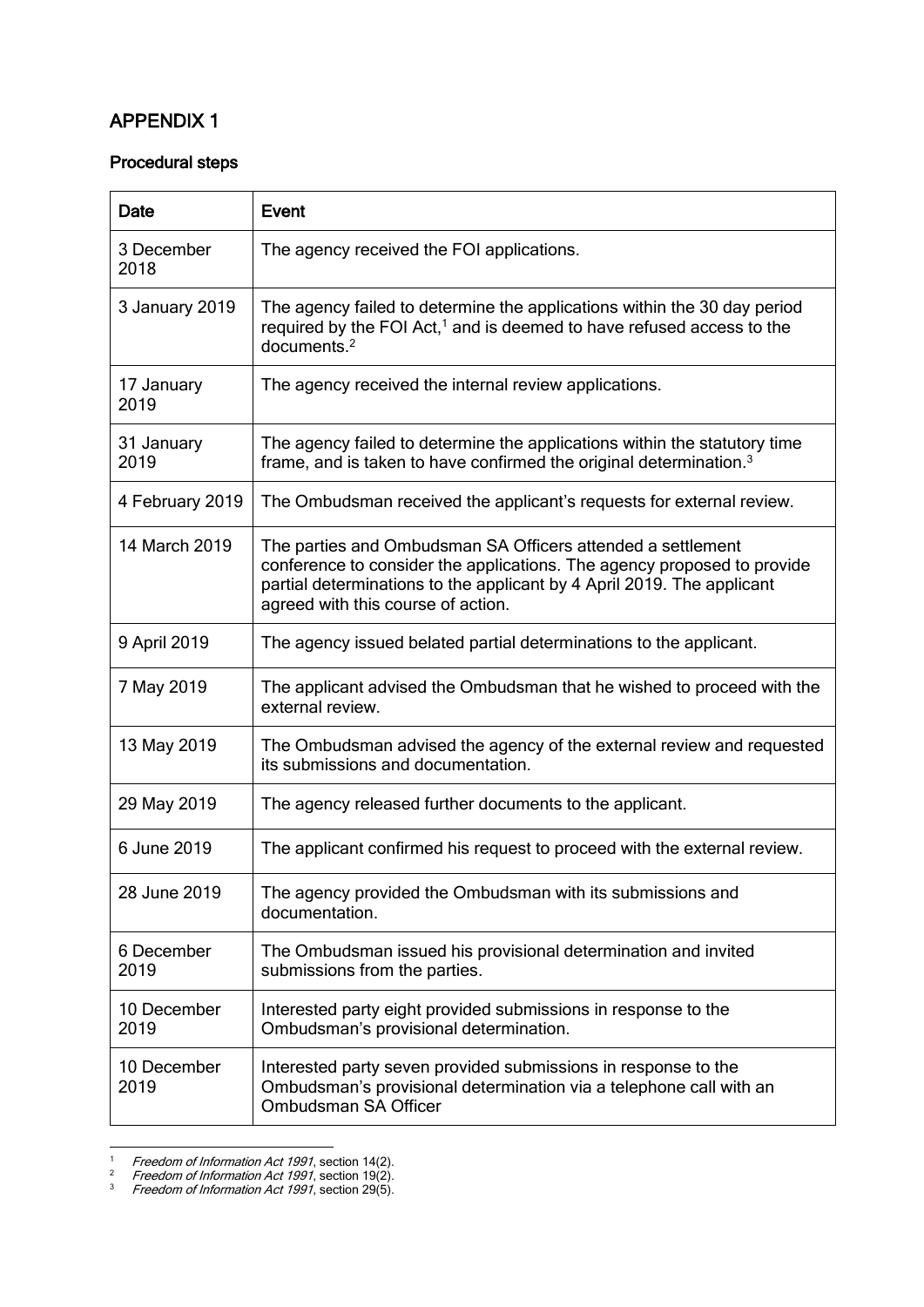| Date                | Event                                                                                                  |
|---------------------|--------------------------------------------------------------------------------------------------------|
| 12 December<br>2019 | Interested party six responded to the Ombudsman's provisional<br>determination.                        |
| 27 December<br>2019 | Interested party nine responded to the Ombudsman's provisional<br>determination.                       |
| 7 January 2019      | Interested party one provided submissions in response to the<br>Ombudsman's provisional determination. |
| 10 January<br>2019  | The agency responded to the Ombudsman's provisional determination.                                     |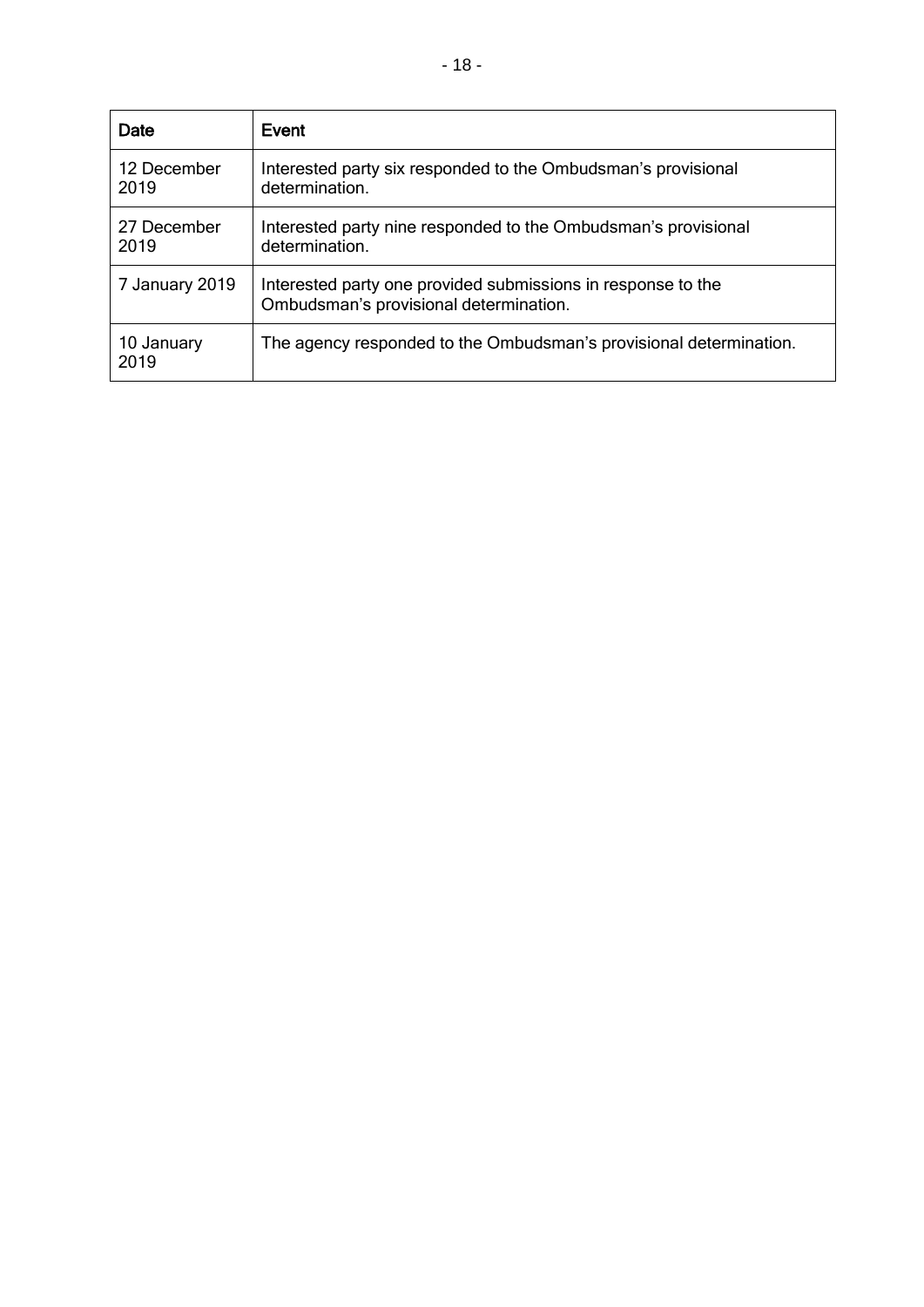# APPENDIX 2

| <b>Doc</b>     | <b>Description</b>                                                                               | Agency's<br>determination                                             | <b>Ombudsman's determination</b>                                                                                                           | Information to<br>be released                                   |
|----------------|--------------------------------------------------------------------------------------------------|-----------------------------------------------------------------------|--------------------------------------------------------------------------------------------------------------------------------------------|-----------------------------------------------------------------|
| 1              | Letter from<br>interested party<br>one to Minister<br>Stephan Knoll<br>MP dated 2<br>August 2019 | Partially exempt<br>by virtue of<br>clause $7(1)(c)$                  | Not properly exempt by virtue of<br>clause $7(1)(c)$<br>Not properly exempt by virtue of<br>clause $13(a)$ or $13(b)$                      | Release in full                                                 |
| $\overline{2}$ | Emails between<br>agency staff and<br>interested party<br>two                                    | Partially exempt<br>by virtue of<br>clause $6(1)$                     | Not properly exempt by virtue of<br>clause $6(1)$                                                                                          | Release in full                                                 |
| 3              |                                                                                                  |                                                                       | Released in full to the applicant. Not considered further                                                                                  |                                                                 |
| $\overline{4}$ | Architectural<br>renditions and<br>designs                                                       | Exempt by<br>virtue of clause<br>7(1)(b)                              | Architectural renditions and the<br>image of the existing stadium are<br>not properly exempt by virtue of<br>clause $7(1)(b)$ or $7(1)(c)$ | Pages $1-5$ &<br>16 to be<br>released to the<br>applicant       |
|                |                                                                                                  |                                                                       | Architectural designs are<br>properly exempt by virtue of<br>clause $7(1)(b)$                                                              | Pages 6-15<br>not to be<br>released                             |
| 5              | Confidential<br>memorandum<br>authored by<br>interested party<br>one                             | Exempt by<br>virtue of clause<br>7(1)(c)                              | First two sections of the<br>document are not properly<br>exempt by virtue of clause<br>7(1)(c)                                            | First two<br>sections to be<br>released to the<br>applicant     |
|                |                                                                                                  |                                                                       | The third section is properly<br>exempt by virtue of clause<br>7(1)(c)                                                                     | The third<br>section, titled<br>'Issues', not to<br>be released |
|                |                                                                                                  |                                                                       | Not properly exempt by virtue of<br>clause 13(a) or 13(b)                                                                                  |                                                                 |
| 6              | Preliminary<br>proposal<br>presentation                                                          | Partially exempt<br>by virtue of<br>clause $7(1)(b)$<br>and $7(1)(c)$ | Architectural renditions and the<br>image of the existing stadium are<br>not properly exempt by virtue of<br>clause $7(1)(b)$ or $7(1)(c)$ | Pages 2, 6, 7,<br>8 & 14 to be<br>released to the<br>applicant  |
|                |                                                                                                  |                                                                       | Architectural designs are<br>properly exempt by virtue of<br>clause $7(1)(b)$                                                              | Redacted<br>information on<br>page 9-13 not<br>to be released   |
|                |                                                                                                  |                                                                       | Information on page 13 is<br>properly exempt by virtue of<br>clause $7(1)(c)$                                                              |                                                                 |
|                |                                                                                                  |                                                                       | Information on page 14 is not<br>properly exempt by virtue of<br>clause $7(1)(c)$ , 13(a) or 13(b)                                         |                                                                 |